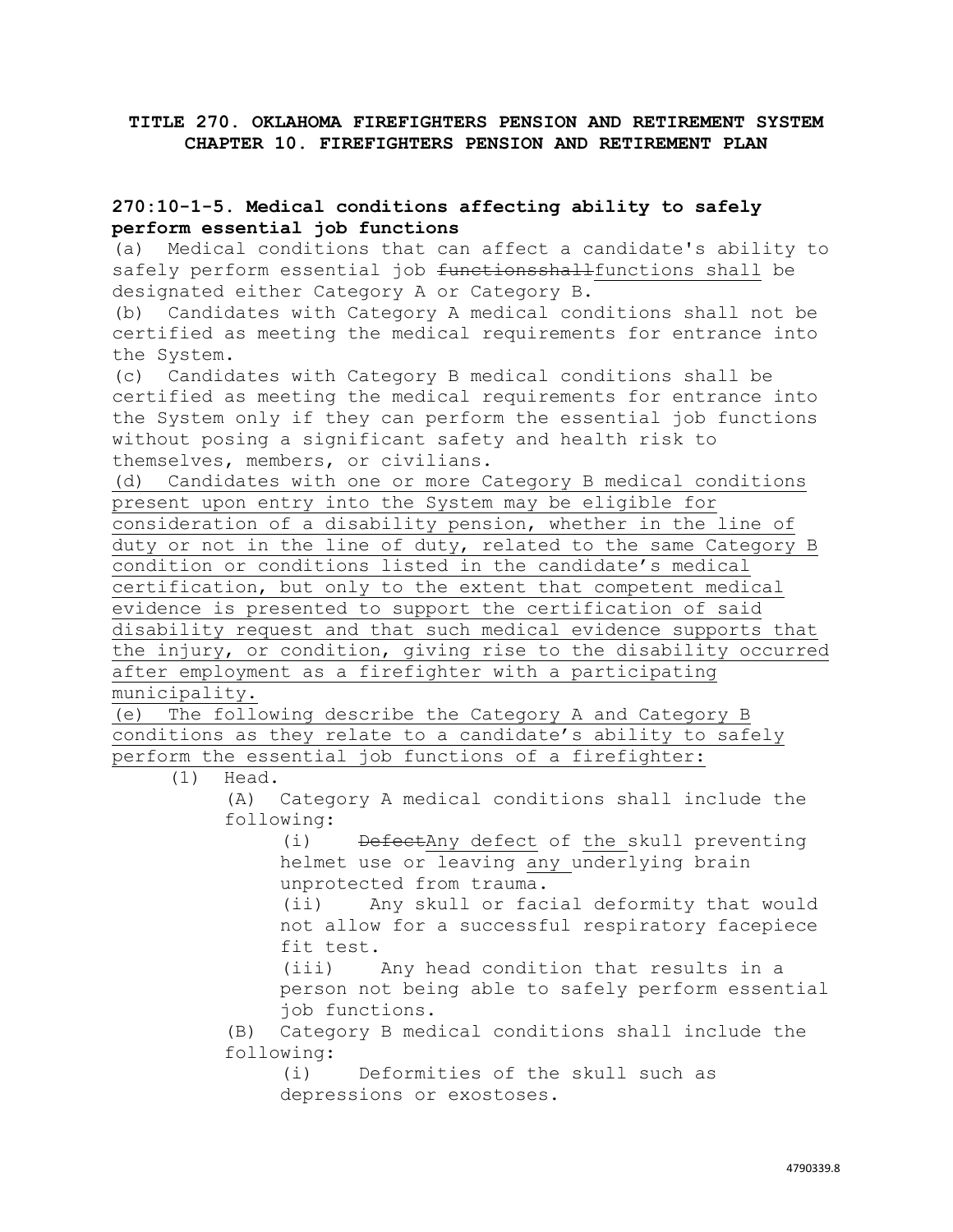(ii) Deformities of the skull associated with evidence of disease of the brain, spinal cord, or peripheral nerves. (iii) Loss or congenital absence of any of the bony substance of the skull. (iv) Any other head condition that may result in a person not being able to safely perform essential job functions. (2) Neck. (A) Category A medical conditions shall include the following: (i) Any neck condition that results in a person not being able to safely perform essential job functions. (ii) Reserved. (B) Category B medical conditions shall include the following: (i) Thoracic outlet syndrome. (ii) Congenital cysts, chronic draining fistulas, or similar lesions. (iii) Contraction of neck muscles. (iv) Any other neck condition that may result in a person not being able to safely perform essential job functions. (3) Eyes and Vision. (A) Category A medical conditions shall include the following: (i) Far visual acuity  $\frac{1}{100}$  tessworse than 20/40 binocular, corrected with contact lenses or spectacles or far visual acuity lessworse than 20/100 binocular for wearers of hard contacts or spectacles, uncorrected. (ii) Color perception. Monochromatic monochromatic vision resulting in inability to use imaging devices. (iii) Monocular vision. (iv) Any eye condition that results in a person not being able to safely perform essential job functions. (B) Category B medical conditions shall include the following: (i) Diseases of the eye such as retinal detachment, progressive retinopathy, or optic neuritis.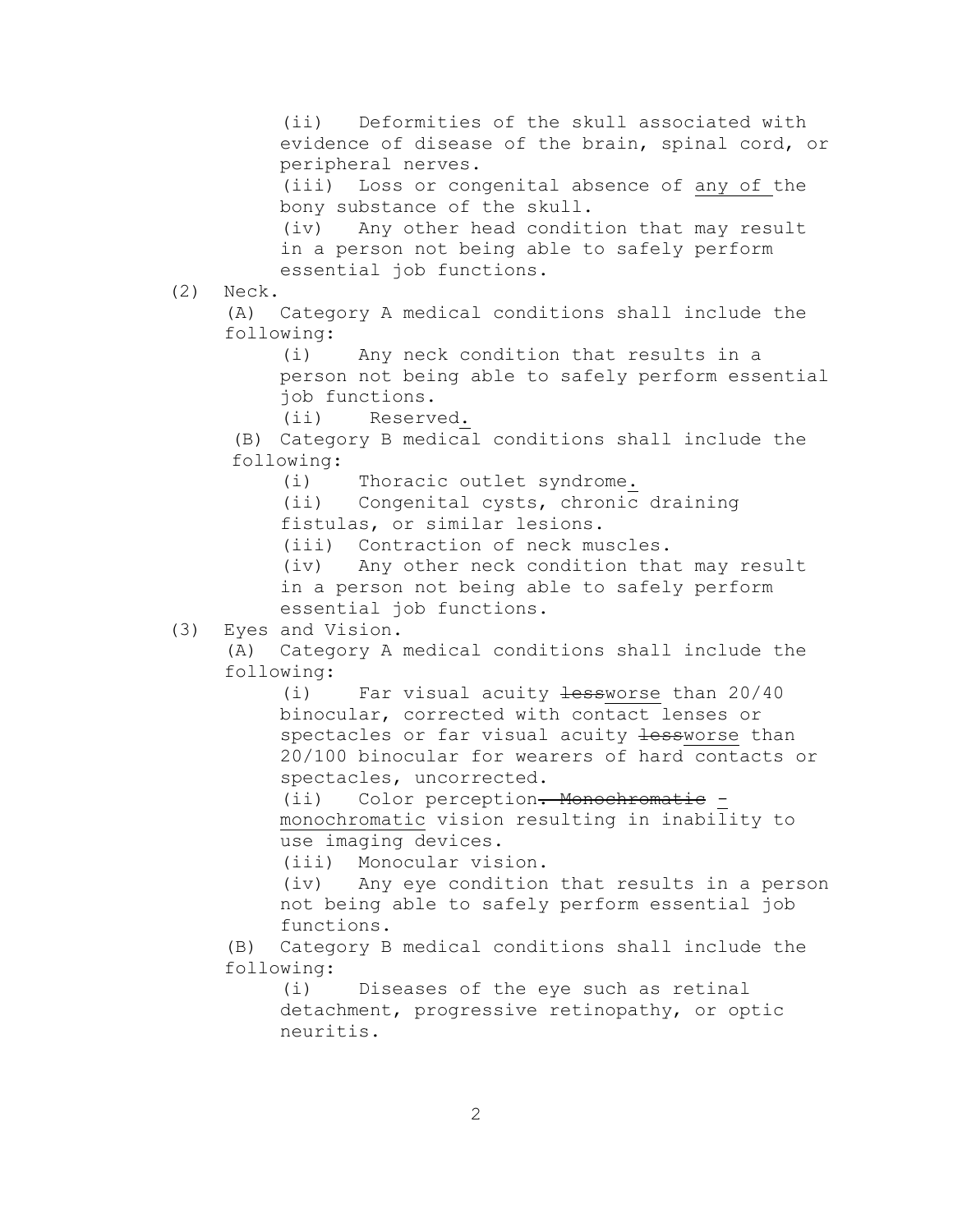(ii) Ophthalmological procedures such aas radial keratotomy, Lasik procedure, or repair of retinal detachment.

(iii) Peripheral vision in the horizontal meridian of less than 110 degrees in the better eye or any condition that significantly affects peripheral vision in *both* eyes.

(iv) Amblyopia.

 $(iiv)$  Any other eye condition that may result in a person not being able to safely perform essential job functions.

(4) Ears and hearing.

(A) Category A medical conditions shall include the following:

(i) Chronic vertigo or impaired balance as demonstrated by the inability to tandem gait walk.

(ii) On audiometric testing, average hearing loss in the unaided better ear-greater, without the aid of a hearing assistance device, worse than 40 decibels ( $dbdB$ ) at 500 Hz,  $1000Hz1000$  Hz, 2000 Hz, and 3000 Hz when audiometric device is calibrated to ANSI Z24.5.

 $(iii)$  Any ear condition  $f$ or hearing impairment $f$ that results in a person not being able to safely perform essential job functions.

(B) Category B medical conditions shall include the following:

(i) Unequal hearing loss.

(ii) Average uncorrected hearing deficit at the test frequencies 500Hz500 Hz, 1000 Hz, 2000 Hz, and 3000 Hz greaterworse than 40 decibels (dbdB) in *either* ear.

(iii) Atresia, stenosis, or tumor of the auditory canal.

(iv) External otitis.

(v) Agenesis or traumatic deformity of the auricle.

(vi) Mastoiditis or surgical deformity of the mastoid.

(vii) Mèniérés syndrome,

labyrinthititisMénière's disease, labyrinthitis, or tinnitus.

(viii) Otitis media.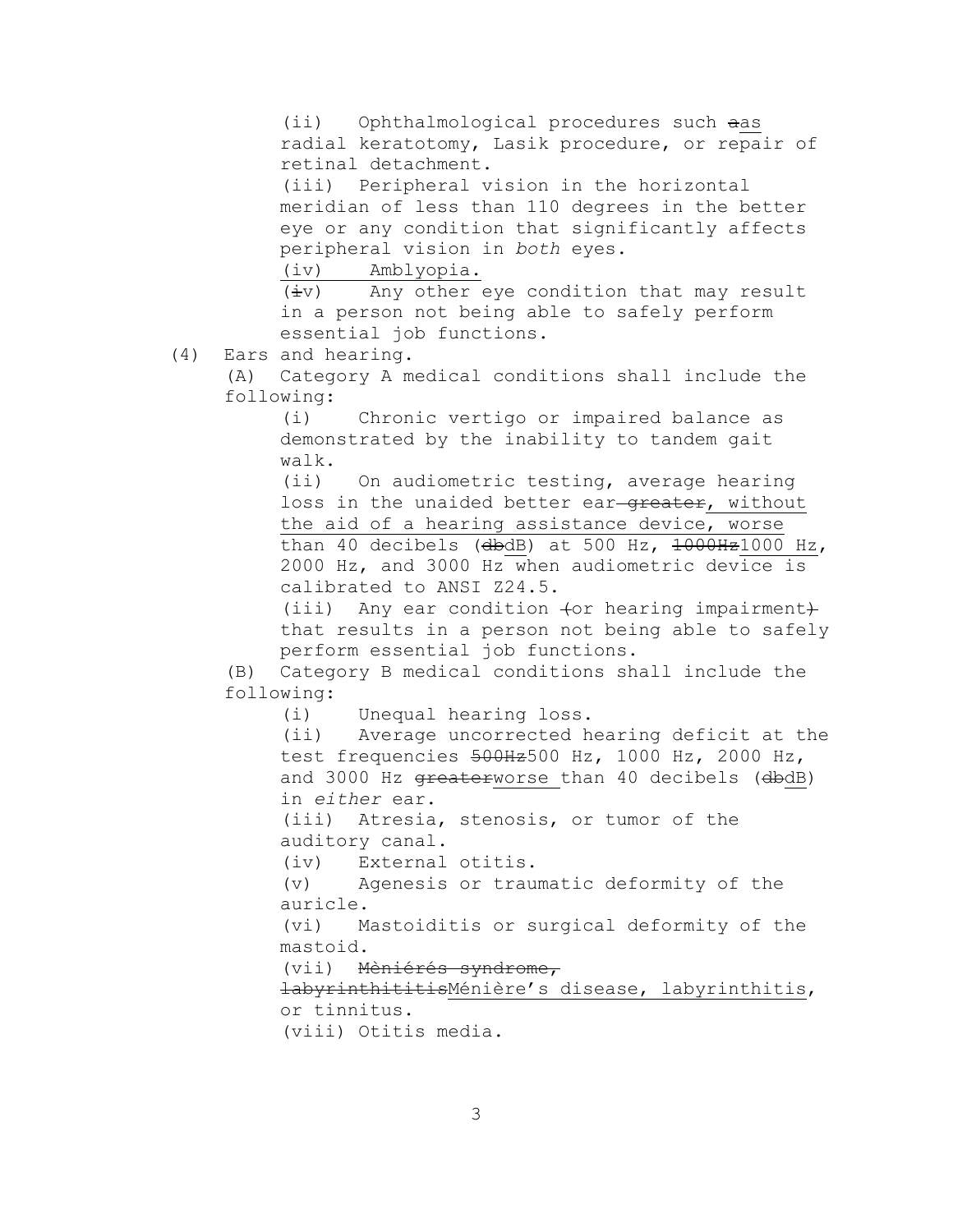$(ix)$  Any other ear condition  $for$  hearing impairment) that may result in a person not being able to safely perform essential job functions. (5) Dental. (A) Category A medical conditions shall include the following: (i) Any dental condition that may resultresults in a person not being able to safely perform essential job functions. (ii) Reserved. (B) Category B medical conditions shall include the following: (i) Diseases of the jaw or associated tissues. (ii) Orthodontic applicancesappliances. (iii) Oral tissues, extensive loss. (iv) Relationship between the mandible and maxilla that interferes with satisfactory postorthodontic replacement or ability to use protective equipment. (v) Any other dental condition that may result in a person not being able to safely perform essential job functions. (6) Nose, oropharynx, trachea, esophagus, and larynx. (A) Category A medical conditions shall include the following: (i) Tracheostomy. (ii) Aphonia. (iii) Any nasal, orpharyngealoropharyngeal, esophageal, or laryngeal condition that results in a person not being able to safely perform essential job functions. (B) Category B medical conditions shall include the following: (i) Congenital or acquired deformity. (ii) Allergic rhinitis. (iii) Epistaxis, recurrent. (iv) Sinusitis, recurrent. (v) Dysphonia. (vi) Anosmia.

- (vii) Tracheal stenosis.
- (viii) Nasopharyngeal polyposis.
- (ix) Any other nasal,

orpharyngealoropharyngeal, esophageal, or laryngeal condition, or obstructive apneas (e.g., sleep apnea), if unresponsive to treatment, that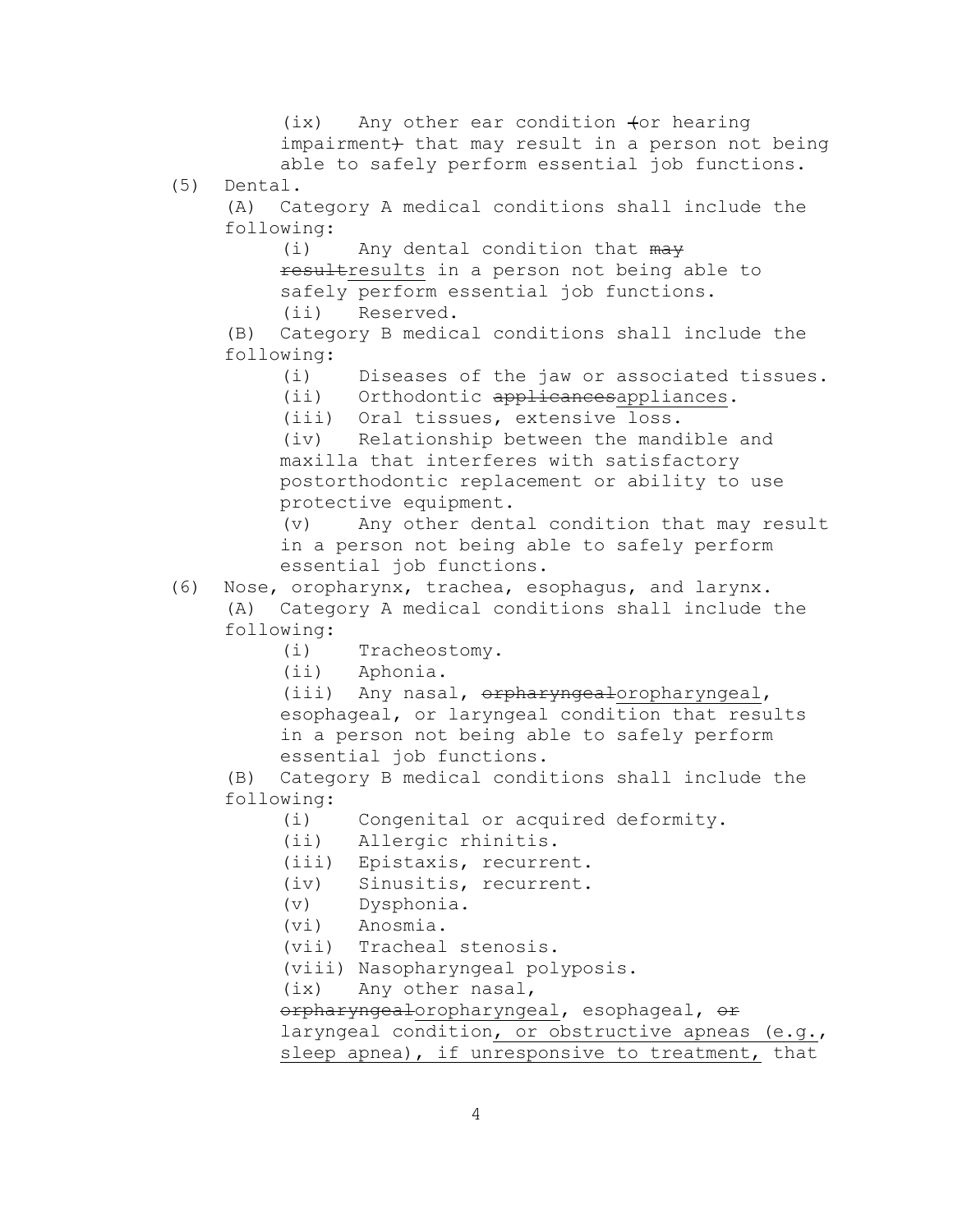may result in a person not being able to safely perform essential job functions.

(7) Lungs and chest walls.

(A) Category A medical conditions shall include the following:

- (i) Active hemoptysis.
- (ii) EmpyemaCurrent empyema.
- (iii) Pulmonary hypertension.
- (iv) Active tuberculosis.

(v) Obstructive lung diseases (e.g., emphysema, chronic bronchitis, asthma, etc.) with an FEV1/FVC  $\leq$ of less than  $0.750.70$ , with both FEV1 FVC below normal (<less than 0.80%) as defined by the American Thoracic Society. (vi) Hypoxemia -  $\theta$ xyqenoxyqen saturation <less than 90% at rest (exercise testing indicated when resting oxygen is <less than 94% but >more than 90%). Evaluate VO2 max as described by the American College of Sports Medicine (ACSM). (vii) Asthma - Reactive airways, including reactive airway disease requiring bronchodilator or corticosteroid therapy at least once in the previous 2 years. A candidate who has in the past required bronchodilator, corticosteroid, or antiinflammatory therapy for asthma but who does not believe he/she has asthma shallmay be evaluated by a pulmonologist or other expert in asthmatic lung diseases, such as an allergist, and may be determined to determine theno longer have asthma if all the following criteria are met:

> (I) The candidate denies bronchospasm during exertion, temperature/humidity extremes, or irritant exposures. (II) The candidate denies the use of bronchodilator rescue medications during exertion, temperature/humidity extremes, or irritant exposures.

(I)(III) The candidate's Asthmaasthma has resolved without symptoms off medications fornot required systemic corticosteroids, emergency room treatment, or hospital admission in the past 2 years. (II)(IV) If allergic, allergen avoidance or desensititzationdesensitization has been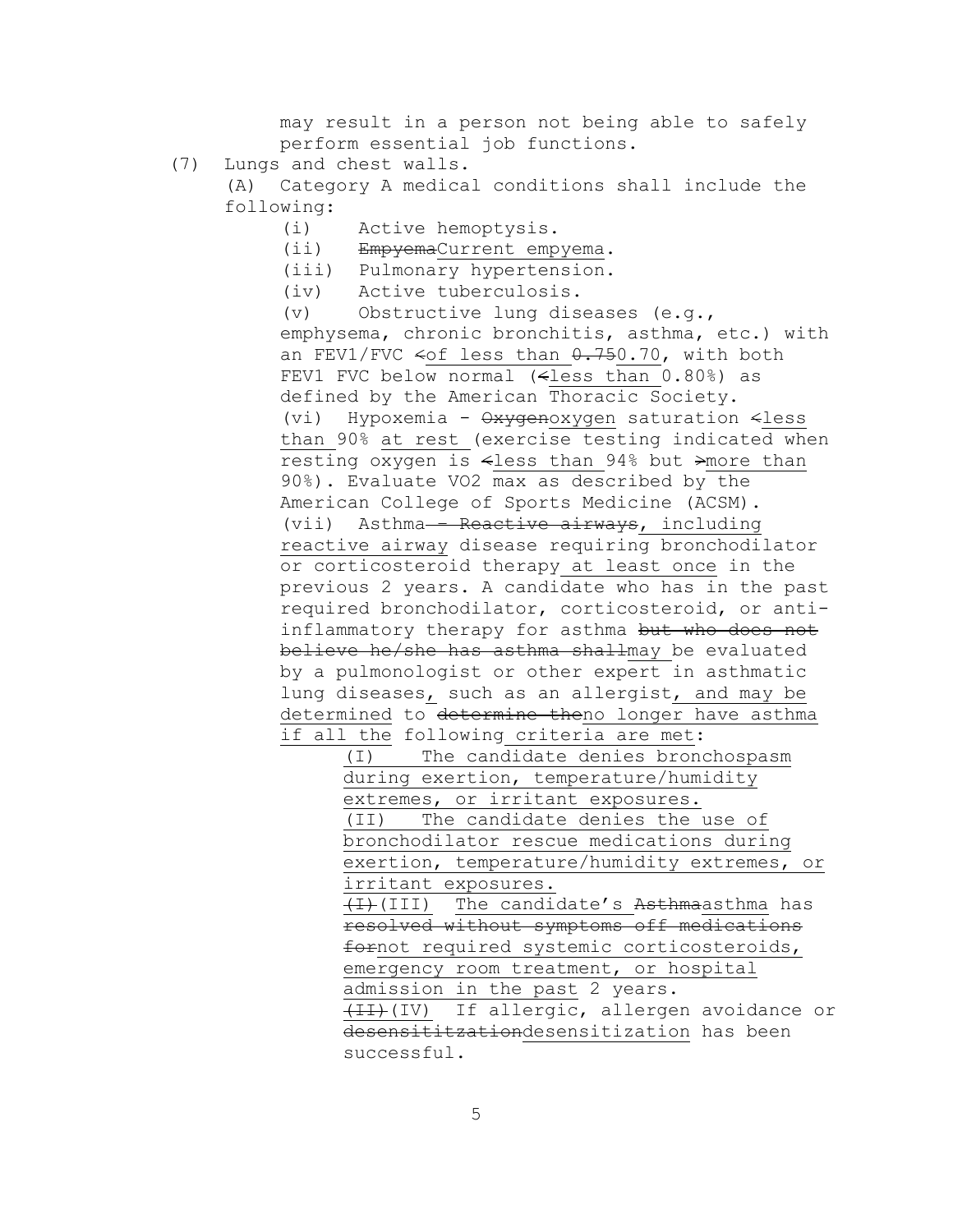(HII)(V) Spirometry demonstrates adequate reserve (FVC and FEV1 greater or equal to 90 percent) and no bronchodilator response measured off all bronchodilators on the day of testing. (IV)(VI) Normal or negative response (less than 20% decline in FEV1) to provocative challenge testingusing [e.g., cold air, exercise (12 METS),  $or$ -methacholine.  $(PC^{20}$ PC20 greater than 8 is considered normal, as response at dose greater than  $8mg8$  mg/ml might not be clinically significant), histamine, mannitol, or hypertonic saline, or negative response to exercise challenge. (V)(VII) Challenge testing shall be performed off all anti-inflammatory medications (e.g., inhaled or oral steroids or leukotriene receptor antagonists) for 4 weeks preceding the test, off all antihistamines (e.g., oral allergy medications) for 1 week, and off all bronchodilators on the day of testing.

(viii) Lung transplant.

(ix) Obstructive sleep apnea with excessive daytime sleepiness, unless all the following criteria are met:

(I) Successful treatment.

(II) Documentation of CPAP compliance,

sleep study with an oral appliance, or of

sleep study after surgery.

(III) No excessive daytime sleepiness with treatment.

(x) Any other pulmonary condition that results in the candidate not being able to safely perform essential job functions.

(B) Category B medical conditions shall include the following:

(i) Pulmonary resection surgery, chest wall surgery, and Pneumothoraxor pneumothorax.

(ii) Pleural effusion.

(iii) Fibrothorax, chest wall deformity, andor diaphragm abnormalities.

(iv) Interstitial lung disease.

(v) Pulmonary vascular diseases or history of pulmonary embolism.

(vi) Bronchiectasis.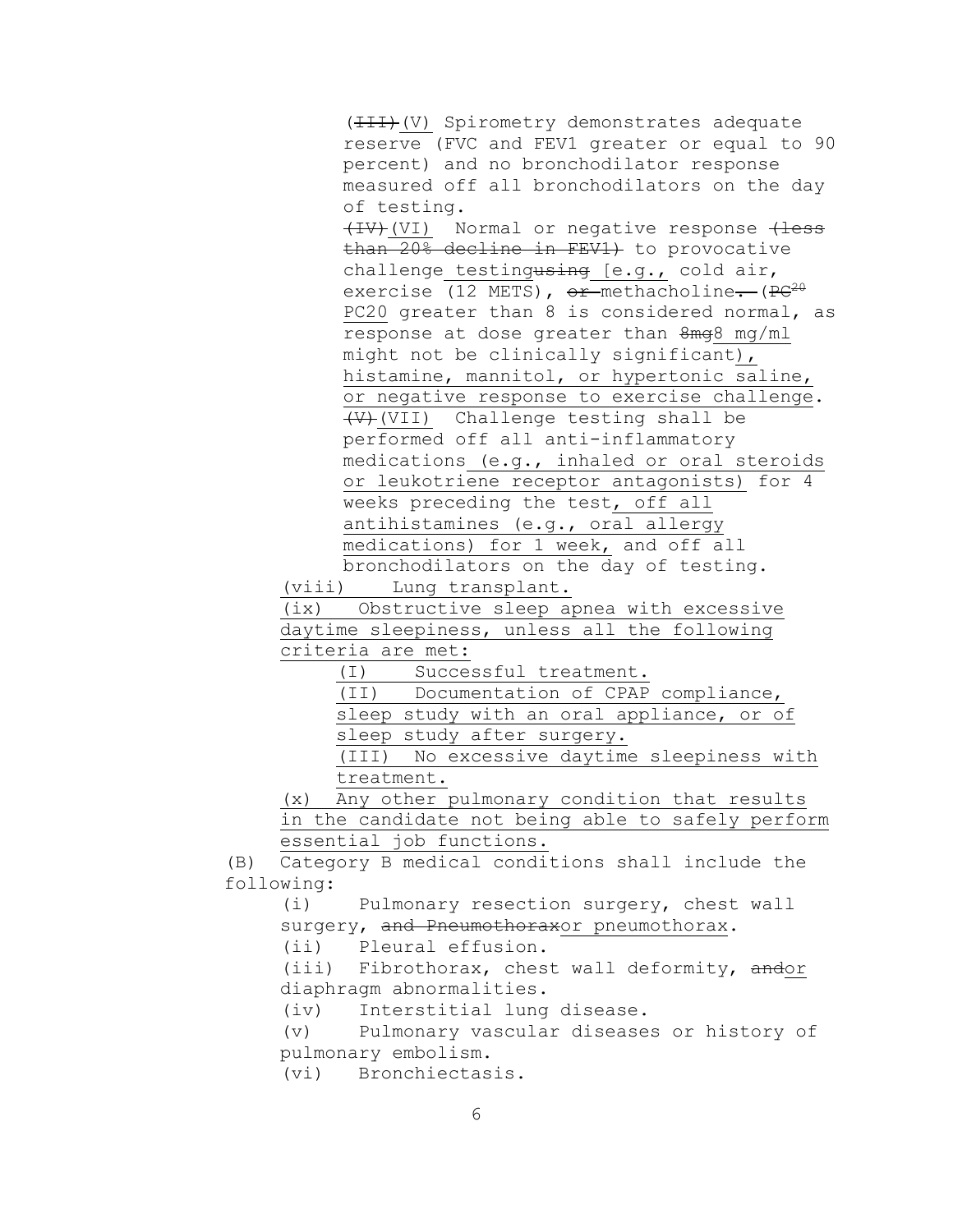(vii) Infectious diseases of the lung or pleural space.

(viii) Cystic fibrosis.

(ix) Central or obstructive apnea.

(x) Any other pulmonary condition that may result in a person not being able to safely perform essential job functions.

(8) Heart.

(A) Category A medical conditions shall include: (i) CorornaryClinically significant coronary artery disease, including a history of myocardial infarction, angina pectoris, coronary artery bypass surgery, coronary angioplasty, and similar procedures.

(ii) Cardiomyopathy or congestive heart failure, including signs or symptoms of comprisedcompromised left or right ventricular function, including dyspnea, S3 dallopgallop, peripheral edema, enlarged ventricle, abnormal ejectionsejection fraction, and/or inability to increase cardiac output with exercise. (iii) Acute pericarditis, endocarditis, or myocarditis.

(iv) Syncope, recurrent.

(v) A Any medical condition requiring an automatic implantable cardiac defibrillator, unless the condition no longer requires an automatic implantable cardiac defibrillator, or any medical history of ventricular tachycardia or ventricular fibrillation due to ischemic or valvular heart disease, or cardiomyopathy. (vi) Third-degree atrioventricular block.

(vii) Cardiac pacemaker, if the candidate is pacemaker dependent.

(viii) IdiopathicHypertrophic cardiomyopathy or idiopathic hypertrophic subaortic stenosis. (ix) Heart transplant.

 $(\pm x)$  ( $\pm$  X) Any cardiac condition that results in a person not being able to safely perform essential job functions.

(B) Category B medical conditions shall include the following:

(i) Valvular lesions of the heart, including prosthetic valves.

(ii) Recurrent suprventricularsupraventricular or atrial tachycardia, flutter or fibrillation.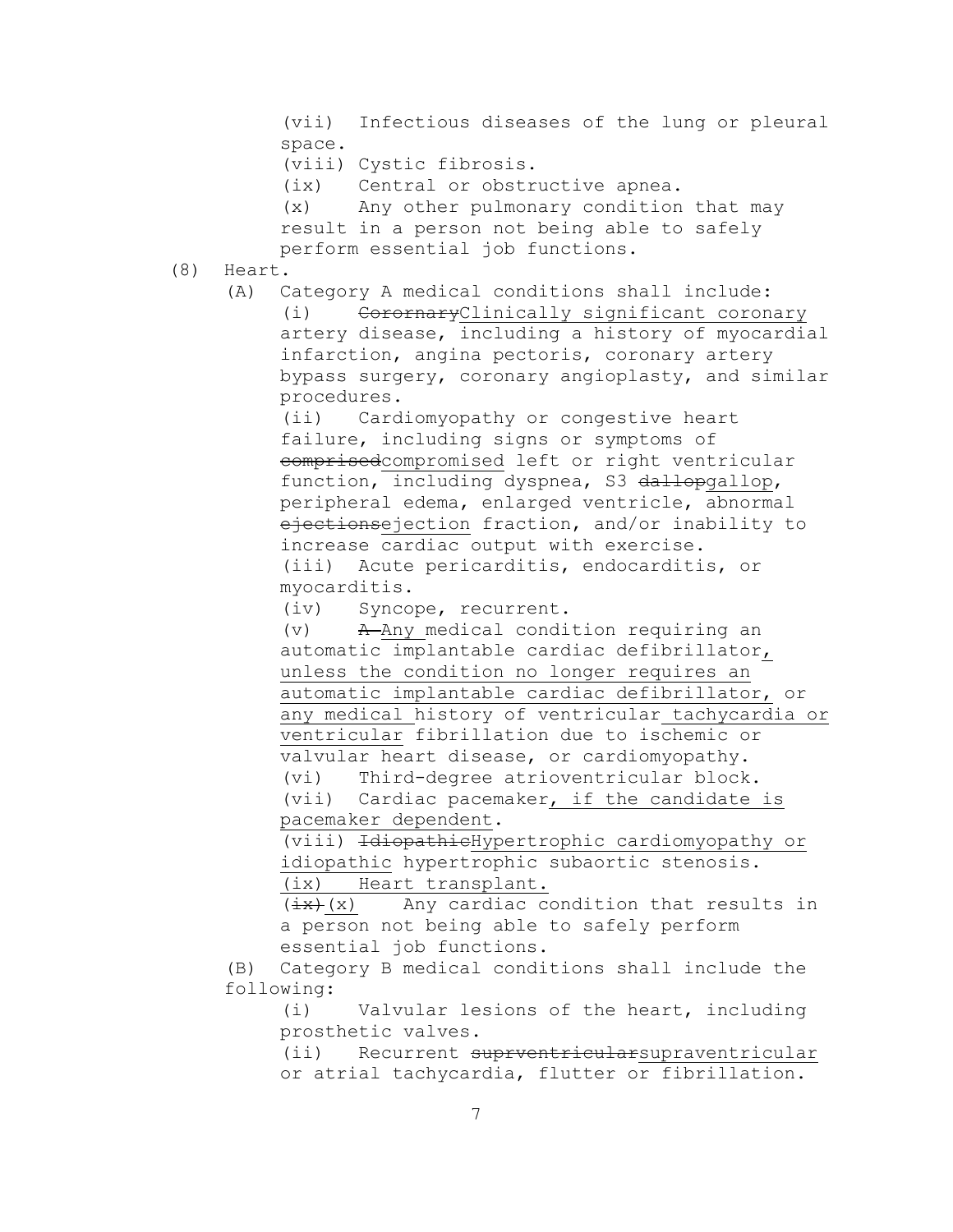(iii) Left bundle branch block. (iv) Second-degree atrioventricular block in the absence of structural heart disease. (v) Sinus pause >more than 3 seconds. (vi) Ventricular arrhythmia (history or presence of multi-focal PVC's or non-sustained ventricular tachycardia on resting EKG with or without symptoms); history or presence of sustained ventricular tachycardia with or without symptoms. (vii) History of congenital abnormalityCardiac

hypertrophy.

(viii) History of congenital abnormality.

(ix) Chronic pericarditis, endocarditis, or myocarditis.

(x) Brugada syndrome.

(xi) Long QT syndrome.

(xii) Arrhythmogenic right ventricular

cardiomyopathy.

(xiii) Cardiac pacemaker if the candidate is not pacemaker dependent.

(xiv) Coronary artery disease other than listed in (e)(8)(A)(i) of this section.

 $+x+(xv)$  Any other heart condition that may result in a person not being able to safely perform essential job functions.

(9) Vascular Systemsystem.

(A) Category A medical conditions shall include the following:

(i) Hypertension with evidence of end organ damage or not controlled by approved medications. (ii) Thoracic or abdominal aortic aneurysm. (iii) Carotid artery stenosis or obstruction resulting in >more than 50 percent reduction in

blood flow.

(iv) Peripheral vascular disease resulting in symptomatic claudication.

(v) Any other vascular condition that results in a person not being able to safely perform essential job functions.

(B) Category B medical conditions shall include the following:

(i) VasopasticVasospastic phenomena such as Raynaud's phenomenon.

(ii) Thrombophlebitis and varicosities.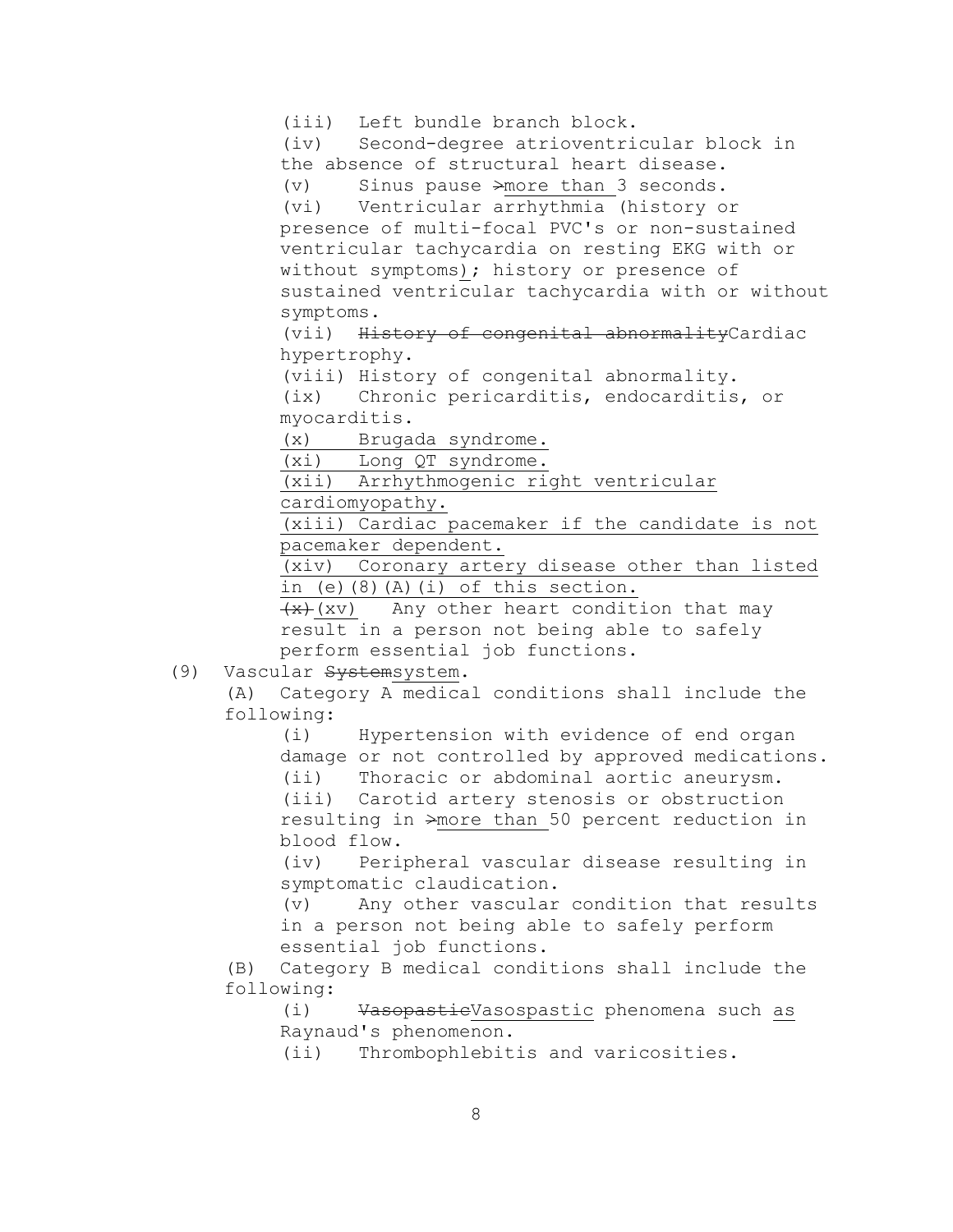(iii) Chronic lymphedema due to lymphadenopathy or venous valvular incompetency. (iv) Congenital or acquired lesions of the aorta or major vessels. (v) Circulatory instability as indicated by orthostatic hypotension, persistent tachycardia, and peripheral vasomotor disturbances. (vi) History of surgical repair of aneurysm of heart or major vessel. (vii) Any other vascular condition that may result in a person not being able to safely perform essential job functions. (10) Abdominal organs and gastrointestinal system. (A) Category A medical conditions shall include the following: (i) Presence of uncorrected inguinal/femoral hernia-regardless of symptoms, if symptomatic. (ii) Any gastrointestinal condition that results in a person not being able to safely perform essential job functions. (B) Category B medical conditions shall include the following: (i) Cholecystitis. (ii) Gastritis. (iii) GI bleeding. (iv) Acute hepatitis. (v) Hernia including the following: (I) Uncorrected umbilical, ventral, or incisional hernia if significant risk exists for infection or strangulation. (II) Significant symptomatic hiatal hernia if associated with asthma, recurrent pneumonia, chronic pain, or ulcers. (III) Surgically corrected hernia >more than 3 months after surgical correction. (vi) Inflammatory bowel disease or irritable bowel syndrome. (vii) Intestinal obstruction. (viii) Pancreatitis. (ix) Diverticulitis. (x) History of gastrointestinal surgery. (xi) Peptic or duodenal ulcer of Zollinger-Ellison syndrome. (xii) Asplenia. (xiii) Cirrhosis, hepatic or bilarybiliary. (xiv) Chronic active hepatitis.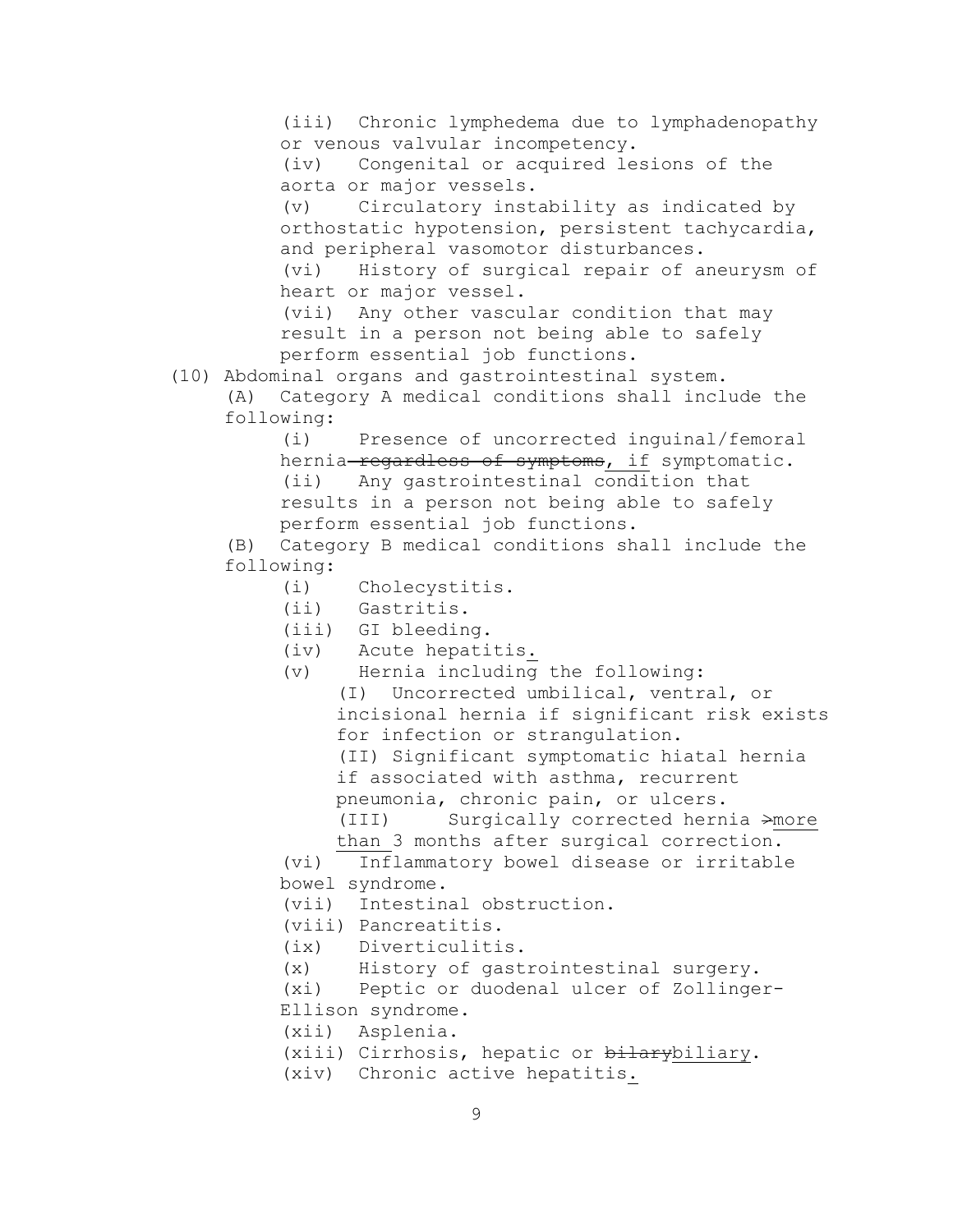(xv) Any other gastrointestinal condition that may result in a person not being able to safely perform essential job functions.

(11) Metabolic syndrome.

(A) Category A medical conditions shall include the following:

(i) Metabolic syndrome with an aerobic capacity less than 12 METs.

(B) Category B medical conditions shall include the following:

(i) Metabolic Syndrome with an aerobic capacity 12 METs or greater.

(11)(12) Reproductive SystemReproductive system.

(A) Category A medical conditions shall include the following:

> (i) Any genital condition that results in a person not being able to safely perform essential job functions.

(ii) Reserved.

(B) Category B medical conditions shall include the following:

(i) Pregnancy, for its duration.

(ii) Dysmenorrhea.

(iii) Endometriosis, ovarian cysts, or other gynecologic conditions.

(iv) Testicular or epididymal mass.

(v) Any other genital condition that may result in a person not being able to safely perform essential job functions.

 $(12)$  (13) Urinary system.

(A) Category A medical conditions shall include the following:

(i) Renal failure or insufficiency requiring continuous ambulatory peritoneal dialysis (CAPD) or hemodialysis.

(ii) Chronic kidney disease of Stage 4 or greater (glomerular filtration rate (GFR) less than 1  $oz/min (30 ml/min)$ .

 $\{\pm i\}$ (iii) Any urinary condition that results in a person not being able to safely perform essential job functions.

(B) Category B medical conditions shall include the following:

(i) Diseases of the kidney.

(ii) Diseases of the ureter, bladder, or prostate.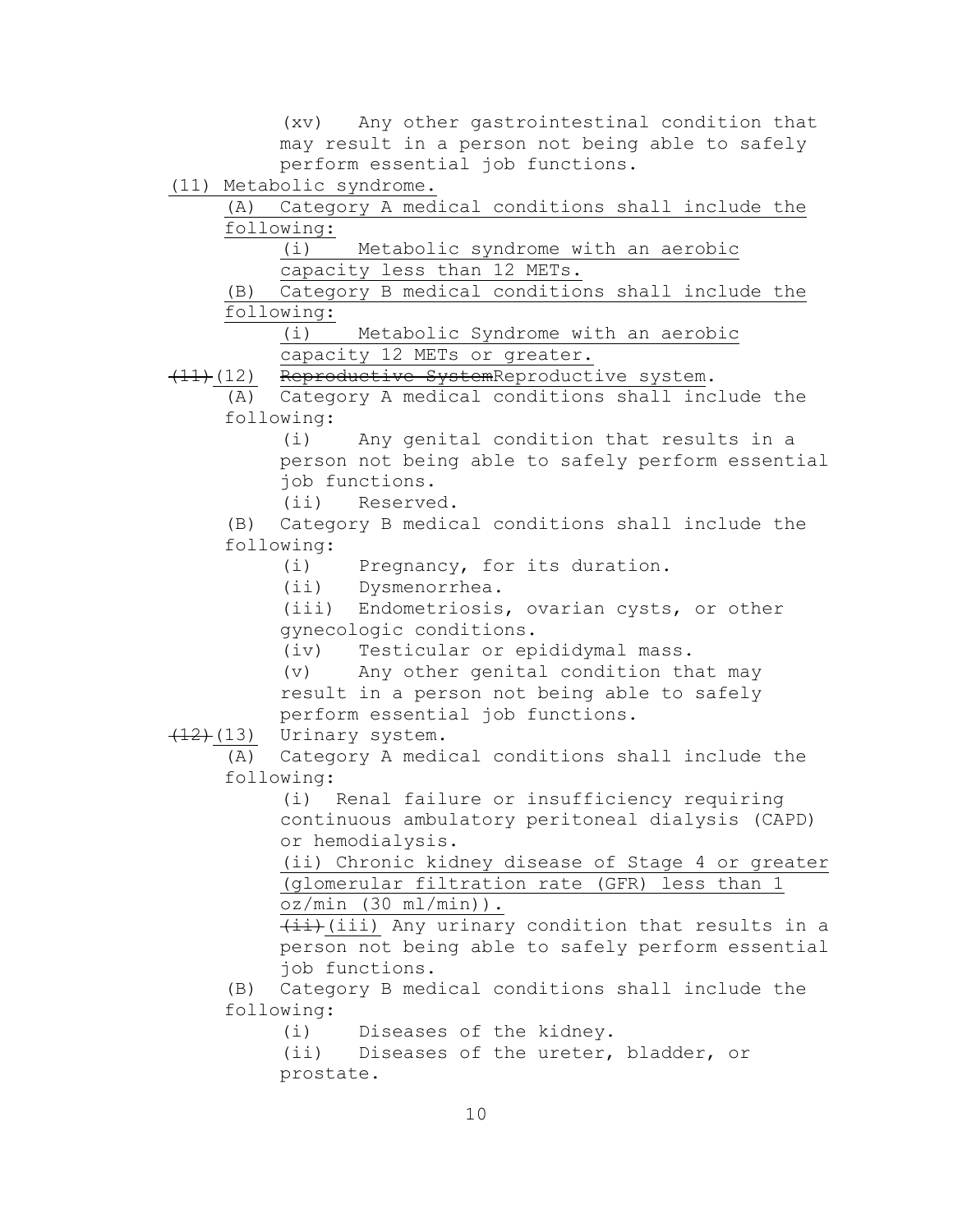(iii) Any other urinary condition that may result in a person not being able to safely perform essential job functions. (13)(14) Spine anand Axial Skeleton. (A) Category A medical conditions shall include the following: (i) Scoliosis of thoracic or lumbar spine with angle >more than or equal to 40 degrees. (ii) History of spinal surgery fusion of two or more vertebrae or rods that are still in place. (iii) Any spinal or skeletal condition producing sensory or motor deficit(s) or pain due to rediculopathyradiculopathy or nerve root compression. (iv) Any spinal or skeletal condition causing pain that frequently or recurrently requires narcotic analgesic medication. (v) Cervical vertebral fractures with multiple vertebral body compression greater than 25 percent; evidence of posterior element involvement, nerve root damage, disc involvement, dislocation (partial, moderate, severe), abnormal exam, ligament instability, symptomatic, and/or less than 6 months post injury or 1 year since surgery. (vi) Thoracic vertebral fractures with vertebral body compression greater than 50 percent; evidence of posterior element involvement, nerve root damage, disc involvement, dislocation (severe-with or without surgery), abnormal exam, ligament instability, symptomatic, and/or less than 6 months post injury or 1 year since surgery. (vii) Lumbosacral vertebral fractures with vertebral body compression greater than 50 percent; evidence of posterior element involvement, nerve root damage, disc involvement, dislocation (severe-with or without surgery), abnormal exam, ligament instability, symptomatic, and/or less than 6 months post injury or 1 year since surgery. (viii) Any spinal or skeletal condition that results in a person not being able to safely perform essential job functions. (B) Category B medical conditions shall include the following: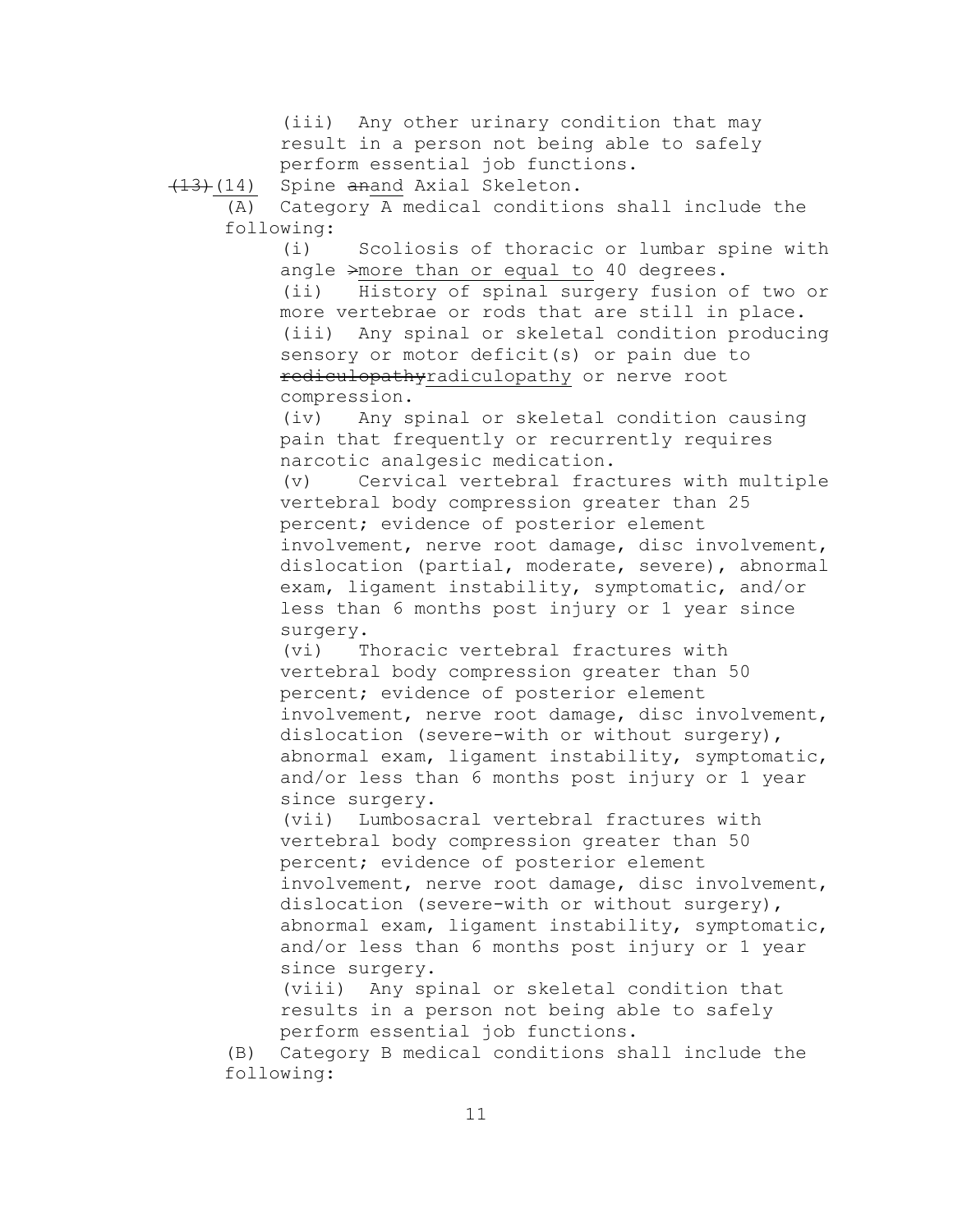(i) Congenital or developmental malformations of the back. (ii) Scoliosis with ange  $\rightarrow$  angle less than 40 degrees. (iii) Arthritis of the cervical, thoracic, or lumbosacral spine. (iv) Facet atrophism, high lumbosacral angle, hyperlordosis, Schmorl's nodes, Scheuermann's disease, spina bifida occulta, spondylolisthesis, spondylolysis, or transitional vertebrae. (v) History of infections or infarcts in the spinal cord, epidural space, vertebrae, or axial skeletal joints. (vi) History of laminectomy or diskectomy or vertebral fractures. (vii) Any spinal or skeletal condition that may result in a person not being able to safely perform essential job functions.  $(14)$  $(15)$  Extremities. (A) Category A medical conditions shall include the following: (i) Bone hardware such as metal plates or rods supporting the bone during healing. (ii) History of total joint replacement. (iii) Amputation or congenital absence of upper extremity limb (hand or higher). (iv) Amputation of either thumb proximal to the mid-proximal phalanx. (v) Amputation or congenital absence of lower extremity limb (foot or above). (vi) Chronic nonhealing or recent bone grafts. (vii) History of more than one dislocation of the shoulder without surgical repair or with history of recurrent shoulder disorders within the last 5 years with pain or loss of motion, and with or without radiographic deviations from normal. (viii) Any extremity condition that results in a person not being able to safely perform essential job functions. (B) Category B medical conditions shall include the following: (i) History of shoulder dislocation with surgical repair. (ii) Significant limitation of function of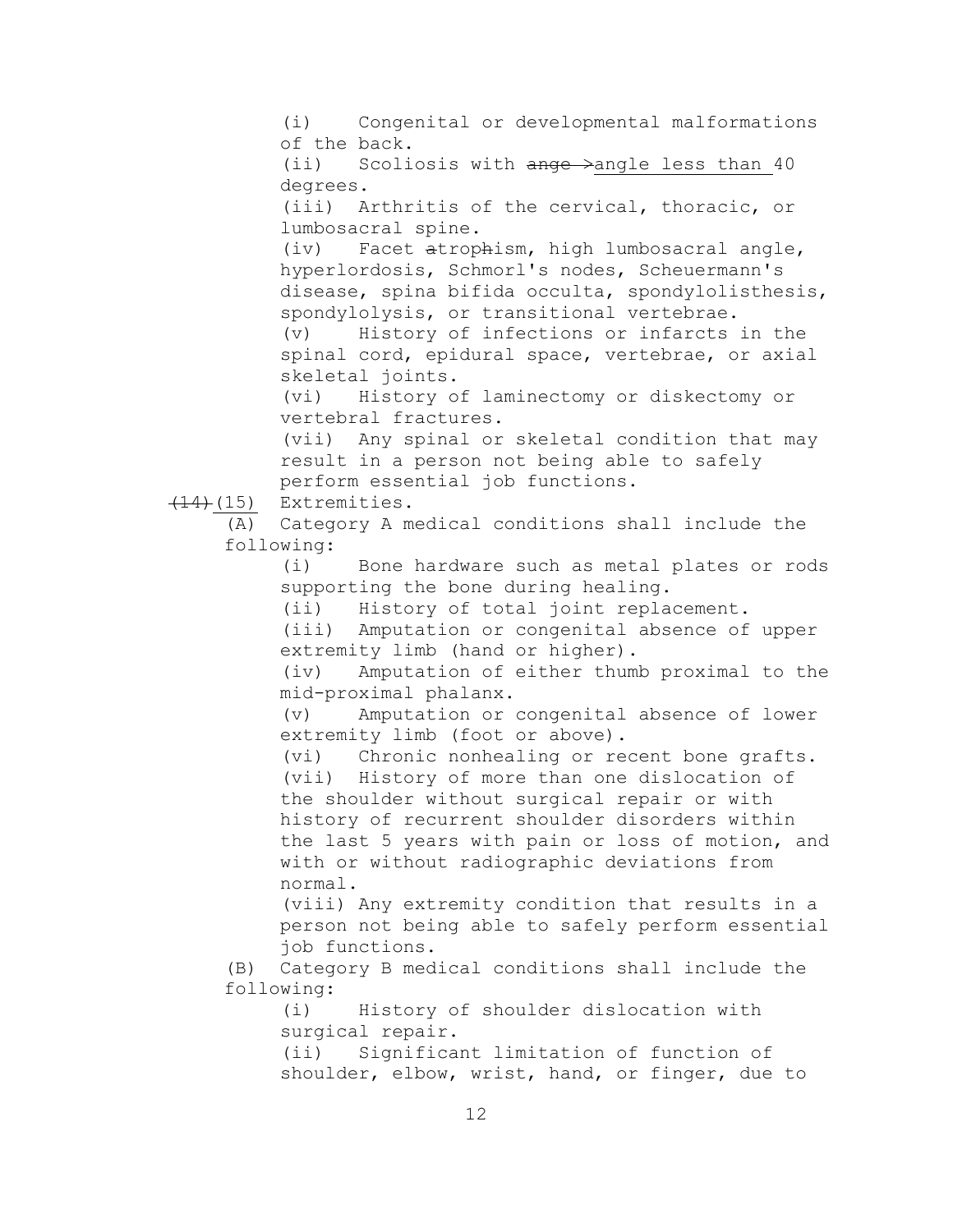weakness, reduced range of motion, atrophy, unequal length, absence, or partial amputation. (iii) Significant lack of full motion of hip, knee, ankle, foot, or toes due to weakness, reduced range of motion, atrophy, unequal length, absence,  $\pm$ ror partial amputation. (iv) History of meniscectomy or ligamentous

repair of knee.

(v) History of intra-articular, malunited, or nonunion of upper or lower extremity fracture. (vi) History of osteomyelitis, septic, or rheumatoid arthritis.

(vii) Any other extremity condition that may result in a person not being able to perform essential job functions.

(15)(16) Neurological disorders.

(A) Category A medical conditions shall include the following.:

(i) All single unprovoked seizures and epileptic conditions, including simple partial, complex partial, generalized, and psychomotor seizure disorders other than the seizure disorders meeting all the following conditions:

> (I) No seizures for the most recent consecutive 5 years after single unprovoked seizure.

(II) No seizures for the most recent consecutive 10 years if the applicant was diagnosed with epilepsy.

(III) Currently on a stable regimen of antiepileptic drugs for the most recent 5 years, or on no antiepileptic drugs for the most recent 5 years.

(IV) Normal neurological examination results.

(V) Normal brain MRI results.

(VI) Normal awake and asleep photic stimulation and hyperventilation EEG study

results.

(VII) A definitive statement from a qualified neurological specialist that the candidate meets these criteria and is neurologically able to perform the essential job functions of a firefighter.

 $\overline{t+}(i)$  Ataxias of heredo-degenerative type.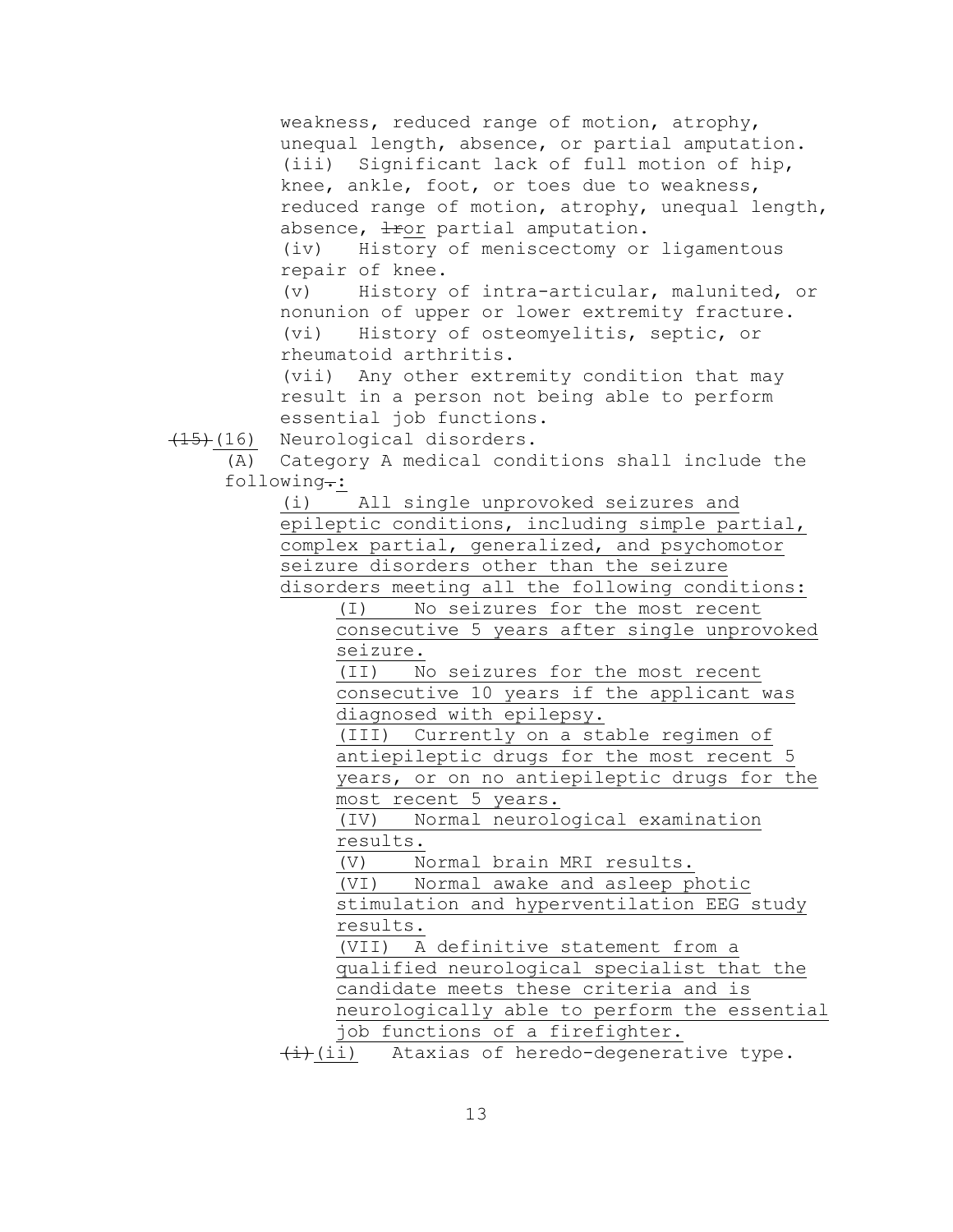(iii) Cerebral arteriosclerosis as evidenced by a history of transient ischemic attack, reversible ischemic neurological deficit, or ischemic stroke.  $\overline{(\texttt{iii})}$  (iv) Hemiparalysis or paralysis of a limb.  $\overline{(iv)}$  (v) Multiple sclerosis with activity or evidence of progression within previous 3 years. (v)(vi) Myasthenia gravis with activity or evidence of progression within previous 3 years. (vi)(vii) Progressive muscular dystrophy or atrophy.  $\overline{(vii)}$  (viii) Uncorrected cerebral aneurysm. (viii) A candidate with epileptic conditions shall have had complete control during the previous 5 years and to be medically qualified a candidate shall meet all of the following: (I) No seizures for 1 year off all antiepileptic medication or 5 years seizure free on a stable medical regimen. (II) Neurologic examination is normal. (III) Imaging (CAT or MRI scan) studies are normal. (IV) Awake and asleep EEG studies with photic stimulation hyperventilation are normal. (V) A definitive statement from a qualified neurological specialist that the candidate meets the specified above and that the candidate is neurologically cleared for firefighting training and the performance of essential job functions. (ix) Dementia (e.g., Alzheimer's and other neuro-degenerative diseases) with symptomatic loss of function or cognitive impairment (e.g., <less than or equal to 28 on Mini-Mental Status Exam). (x) Parkinson's disease and other movement disorders resulting in uncontrolled movements, bradykinesia, or cognitive impairment (e.g., less than or equal to 28 on Mini-Mental Status Exam). (xi) Narcolepsy with cataplexy.

(xii) Narcolepsy with persistent excessive daytime sleepiness despite medical treatment. (xiii) Amyotrophic lateral sclerosis (ALS).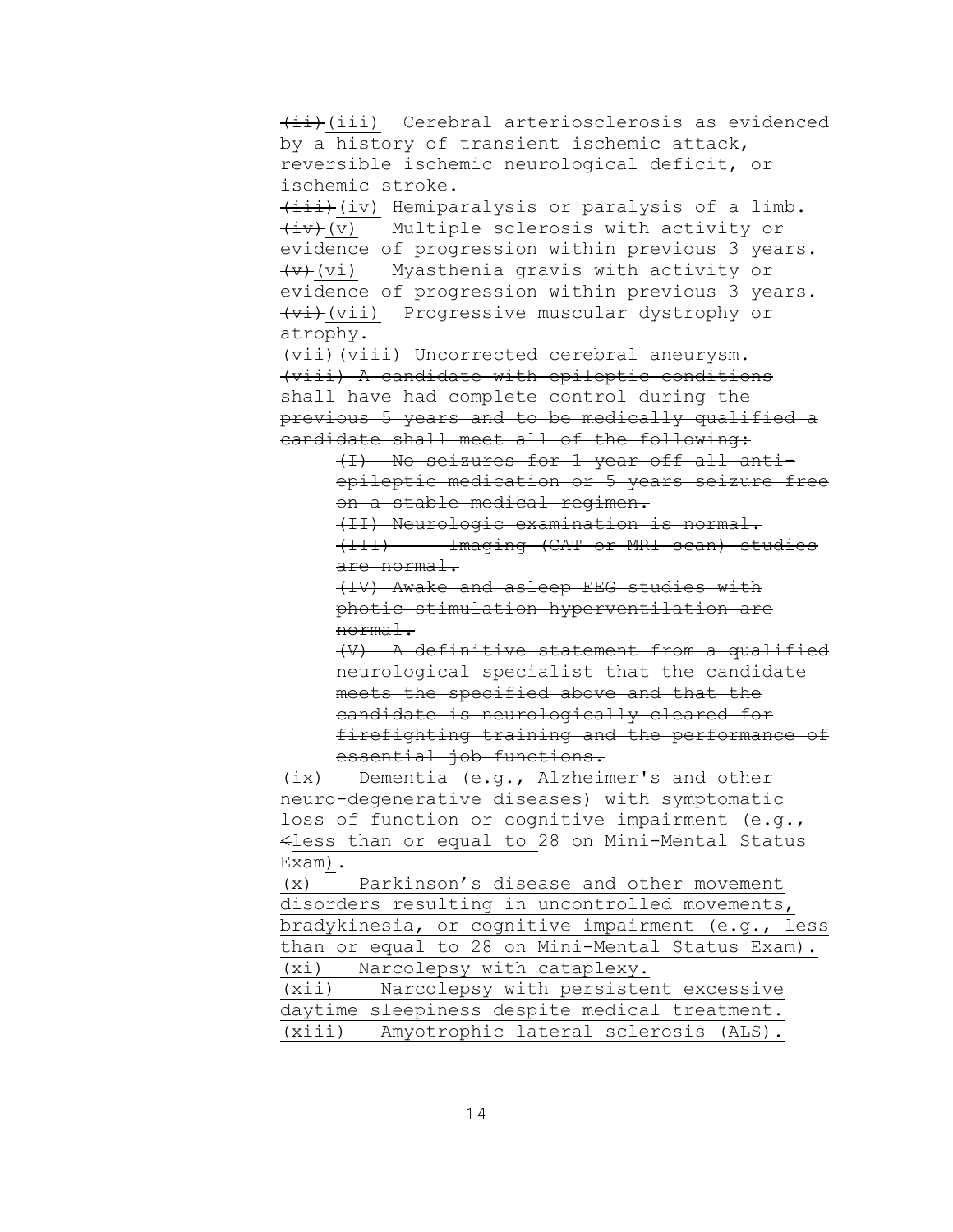$+x+(xi)v$  Any neurological condition that results in a person not being able to safely perform essential job functions. (B) Category B medical conditions shall include the following: (i) Congenital malformations. (ii) Migraine. (iii) Clinical disorders with paresis, dyscoordination, deformity, abnormal motor activity, abnormality of sensation, or complaint of pain. (iv) History of subarachnoid or intraparenchymal hemmoragehemorrhage. (v) Abnormalities from recent head injury such as severe cerebral contusion or concussion. (vi) Provoked seizure.  $(vii)$  Any other neurological condition that may result in a person not being able to safely perform essential job functions.  $(16)$   $(17)$  Skin. (A) Category A medical conditions shall include the following: (i) Metastatic or locally extensive basal or squamous cell carcinoma or melanoma. (ii) Any dermatologic condition that would not allow for a successful respiratory facepiece test. (iii) Any dermatologic condition that results in a person not being able to safely perform essential job functions. (B) Category B medical conditions shall include the following: (i) Skin conditions of a chronic or recurrent nature (eszema, cysticacne, e.g., eczema, cystic acne, or psoriasis) that cause skin openings or inflammation or irritation of the skin surface. (ii) Surgery or skin grafting. (iii) Mycosis fungoides. (iv) CuraniousCutaneous-lupus erthematosus lupus erythematosus. (v) Raynaud's phenomenon. (vi) Scleroderma (skin). (vii) Vasculitic skin lesions. (viii) Atopic dermatitis/eczema. (ix) Contact or seborrheic dermatitis.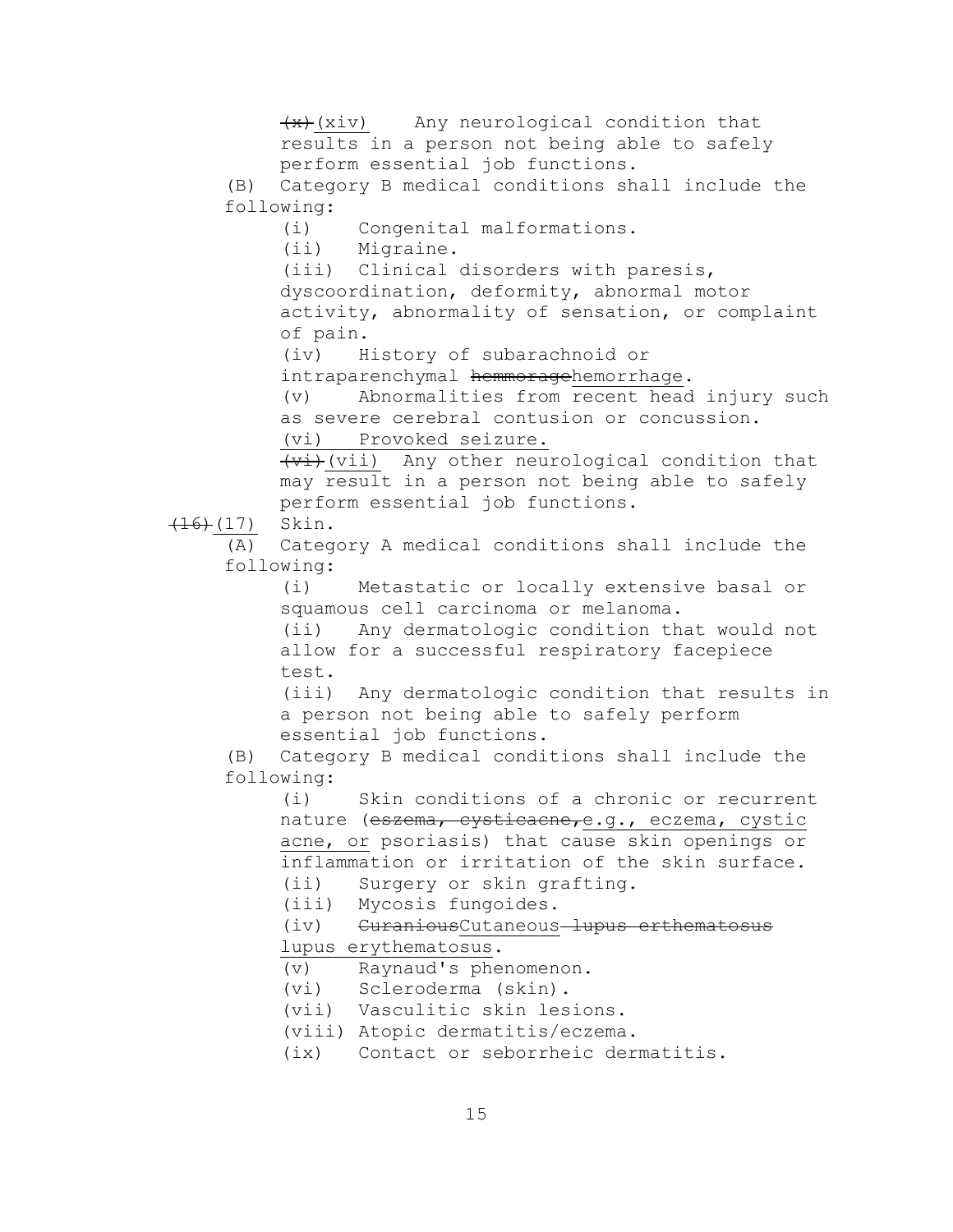(xi) Albinism Dariers Disease, Ichthyosis Marfan's Syndrome, Neurofibromatosis, Darier disease, ichthyosis, Marfan syndrome,

neurofibromatosis, and other genetic conditions affecting the skin.

(xii) Folliculitis, Pseuropseudo-folliculitis, Miliaria, Keloid folliculitismiliaria, keloid folliculitis.

(xiii) Hidradenitis suppurativa, Furuncles, Carbunclesfuruncles, carbuncles, or GradGrade IV acne (cystic).

(xiv) Mechano-Bullous Disorders (Epidermolysis Bullosa, Hailey Pemphigus, Porphyria, PemphigoidMechanobullous disorders (including epidermolysis bullosa, Hailey pemphigus,

porphyria, and/or pemphigoid).

(xv) Urticaria or Angiodemaangioedema.

(xvi) Any other skin condition that may result in a person not being able to safely perform essential job functions.

(17)(18) Blood and blood-forming organs.

(A) Category A medical conditions shall include the following:

> (i) Hemorrhagic states requiring replacement therapy.

(ii) Sickle cell disease (homozygous).

(iii) Clotting disorders.

(iv) Any other hematological condition that results in a person not being able to safely perform essential job functions.

(B) Category B medical conditions shall include the following:

(i) Anemia.

(ii) Leukopenia.

(iii) Polycythemia vera.

(iv) Splenomegaly.

(v) Any other hematological condition that results in a person not being able to safely perform essential job functions.

(vi) History of thromboeboliethromboembolic disease.

(18)(19) Endocrine and metabolic disorders.

(A) Category A medical conditions shall include the following:

(i) Type 1 diabetes mellitus unless a candidate meets all of the following criteria: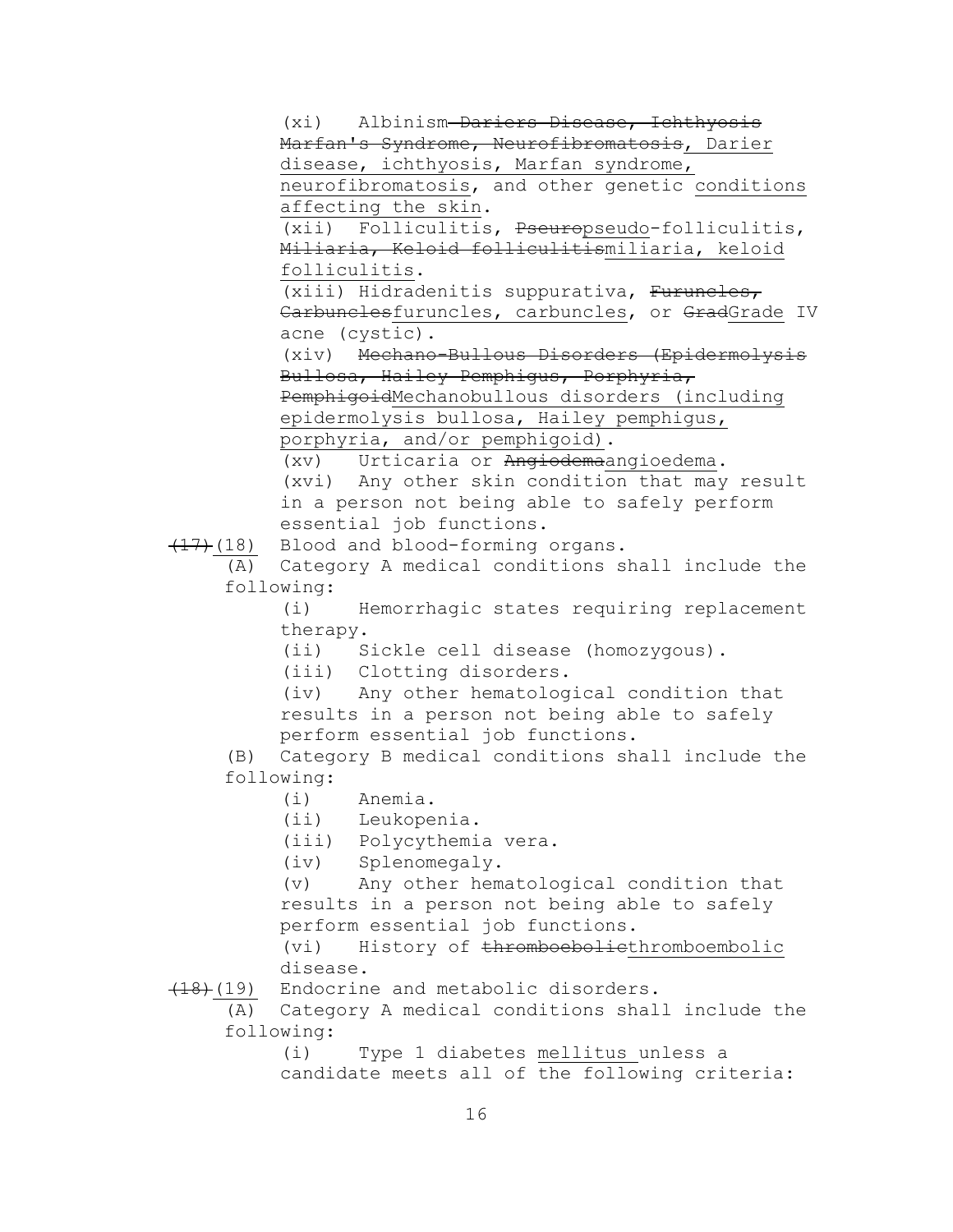(I) Is maintained by a physician knowledgeable in current management of diabetes mellitus on a basal/bolus (can include subcutaneous insulin fusion pump) regimen using insulin analogs. (II) Has demonstrated over a period of at least 1 year the motivation and understanding required to closely monitor and control capillary blood glucose levels through nutritional therapyandtherapy and insulin administration. Assessment of this shall take into consideration the erratic meal schedules, sleep disruptions, and high aerobic and anaerobic workloads intrinsic to firefighting.

(III) Has dilated retinal exam by a qualified ophthalmologist or optometrist that shows no higher grade of diabetic retinopathy than microaneurysms, as indicated on the International Clinical Diabetic Retinopathy Disease Severity Scale. (IV) Has normal renal function based on a calculated creatinine clearance greater than 60mL60 mL/min and absence of proteinuria. (Creatinine clearance can be calculated by use of the Cockroft-Gault or similar formula. Proteinuria is defined as 24-hour urine excretion of greater than or equal to 300mg300 mg of protein or greater than or equal to 300mg300 mg of albumin per gram of creatinine in a random sample).

(V) Has no automatic or peripheral neuropathy.  $\text{Feribheral}$  neuropathy is determined by diminished ability to feel the vibration of a  $129128$  cps tuning fork or the light touch of 10-gram monofilament on the dorsum of the great toe proximal to the nail. autohomicAutonomic neuropathy might be determined by evidence of gastroparesis, postural hypotension, or abnormal tests of heart rate variability.+

(VI) Has normal cardiac function without evidence of myocardial ischemia on cardiac stress testing (to at least 12 METS) by ECG and cardiac imaging.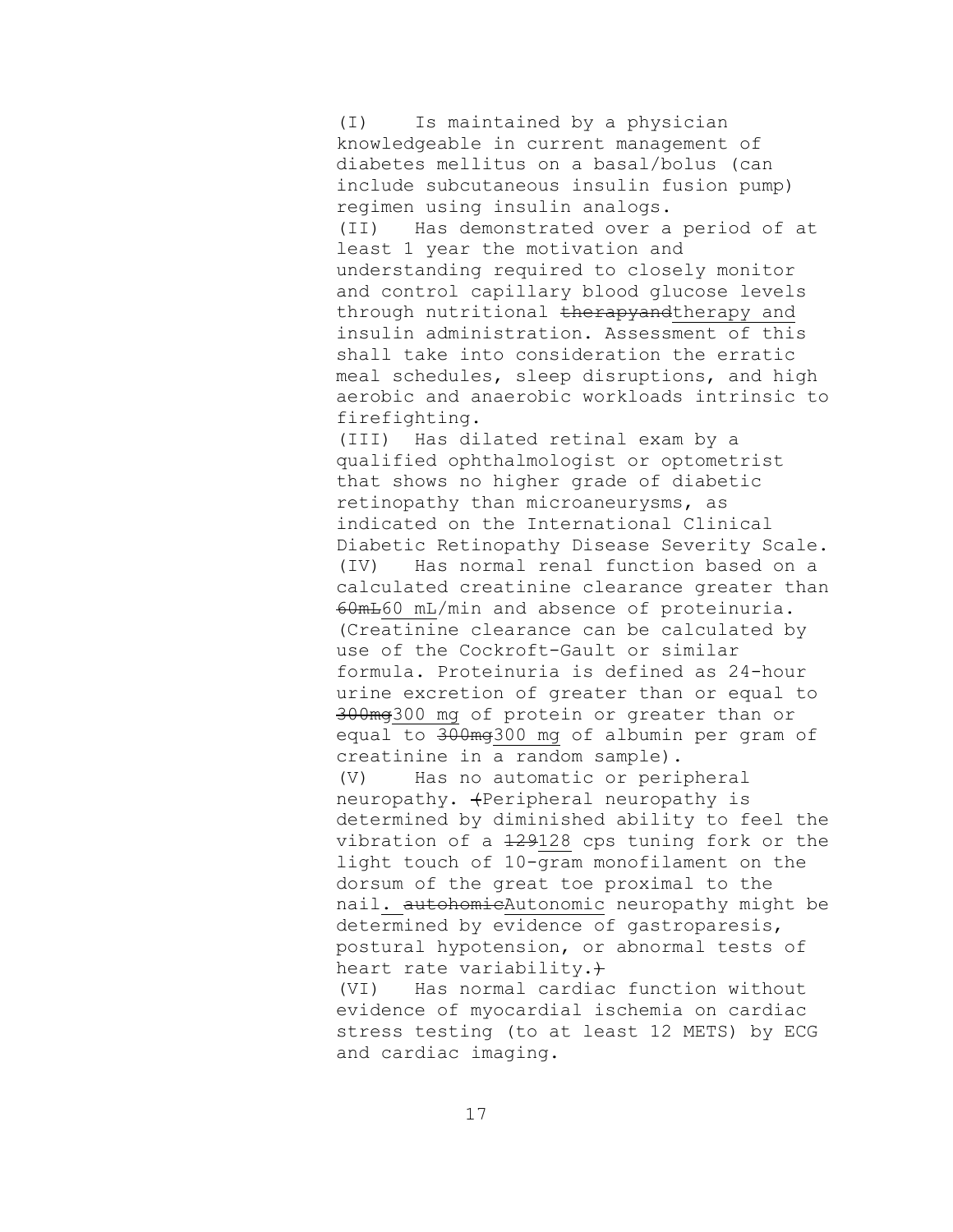(VII) Has a signed statement from an endocrinologist knowledgeable in management of diabetes mellitus as well as the essential job functions and hazards of firefighting as described in Section 270:10- 1-7 of the administrative rules that the candidate is (1) is being successfully maintained on a regimen consistent with  $(18)(19)$  (i) (I) and (II), (2) has achieved stable control of blood glucose as evidenced by Hemoglobinhemoglobin A1C consistently less than 8 when monitored at least twice yearly and shall include evidence of a set schedule for blood glucose monitoring and a thorough review of the data from such monitoring, (3) does not have an increased risk of hypoglycemia due to alcohol use of other predisposing factors, (4) has had no episodes of severe hypoglycemia (defined as requiring assistance of another) in the preceding 1 year, with no more than one episode of severe hypoglycemia in the preceding 5 years, and (5) is certified not to have a medical contraindication to firefighting training and operations.

(ii) Insulin-requiringTyperequiring Type 2 diabetes mellitus, unless a candidate meets all of the following criteria:

> (I) Is maintained by a physician knowledgeable in current

Managementmanagement of diabetes mellitus. (II) Has demonstrated over a period of at least 3 months the motivation and understanding required to closely monitor and control capillary blood glucose levels through nutritional therapy and insulin administration. Assessment of this shall take into consideration the erratic meal schedules, sleep disruption, and high aerobic and anaerobic workloads intrinsic to firefighting.

(III) Has a dilated retinal exam by a qualified ophthalmologist or optometrist that show no higher grade of retinopathy than microaneurysms, as indicated on the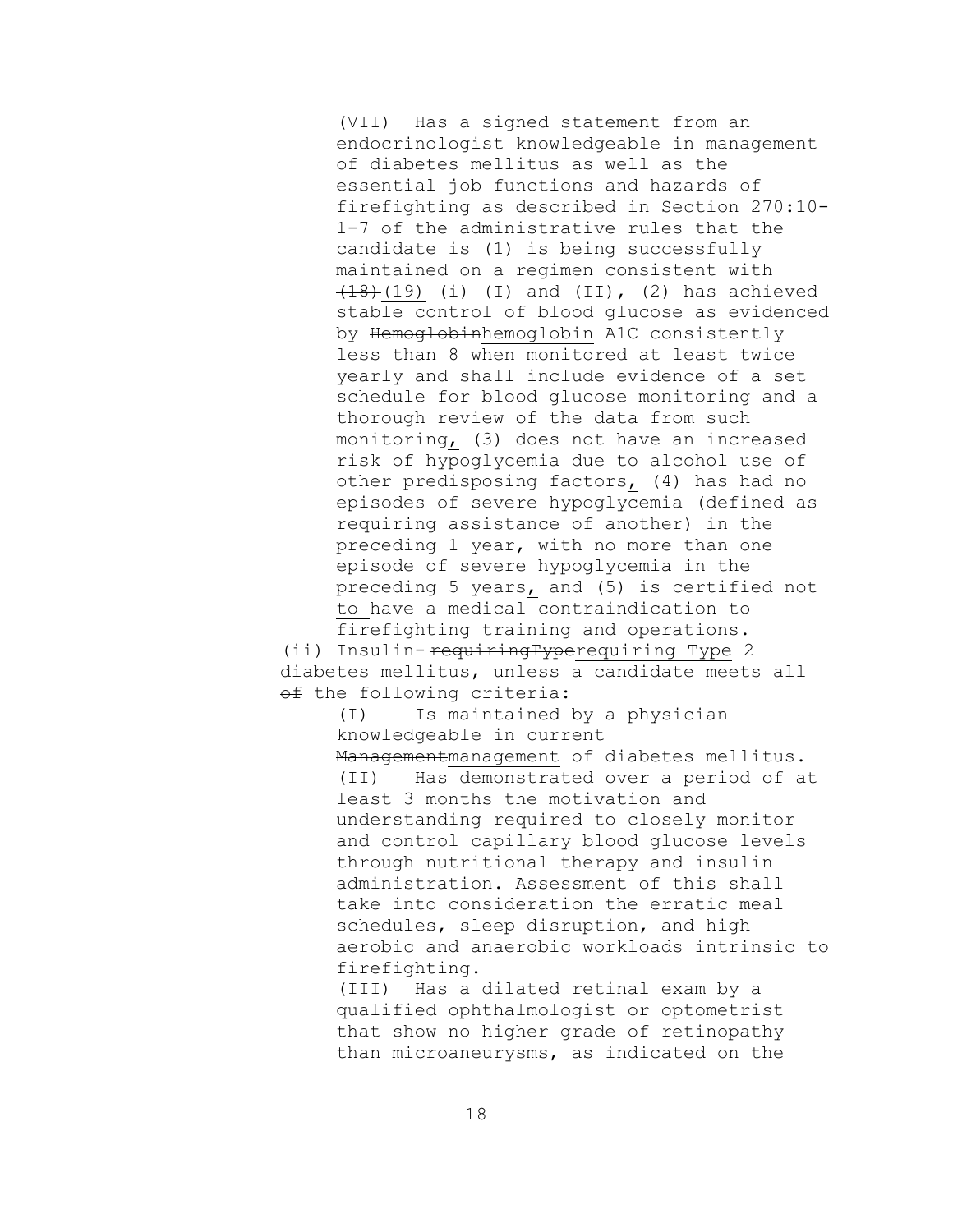International Clinical Diabetic Retinopathy Disease Severity Scale.

(IV) Has normal renal function based on a calculated creatinine clearance greater than 60 mL/min and absence of proteinuria. (Creatinine clearance can be calculated by use of the CodroftCockroft-Gault or similar formula. Proteinuria is defined as 24-hour urine excretion of greater than or equal to 300mg300 mg protein or greater than or equal to 300mg300 mg of albumin per gram creatinine in a random sample). (V) Has no autonomic or peripheral neuropathy. (Peripheral neuropathy is

determined by diminished ability to feel the vibration of 128 cps tuning fork or the light touch of a 10-gram monofilament on the dorsum of the great toe proximal to the nail. Autonomic neuropathy can be determined by evidence of gastroparesis, postural hypotension, or abnormal tests of heart ratevariabilityrate variability.

(VI) Has normal cardiac function without evidence of myocardial ischemia on cardiac stress testing (to at least 12 METS) by ECG and cardiac imaging.

(VII) Has signed statement from an endocrinologist knowledgeable in management of diabetes mellitus as well as the essential job functions and hazards of firefighting as described in Section 270:10- 1-7 of the administrative rules that the candidate is (1) maintained on a stable insulin regiment and has demonstrated over a period of at least 3 months the motivation and understanding required to closely monitor and control capillary blood glucose levels despitdespite varied activity schedules through nutritional therapy and insulin administration, (2) has achieved stable control of blood glucose as evidenced by Hemoglobin A1C less than 8 when monitored at least twice yearly, which must include evidence of a set schedule for blood glucose monitoring and a thorough review of the data from such monitoring, (3) Doesnotdoes not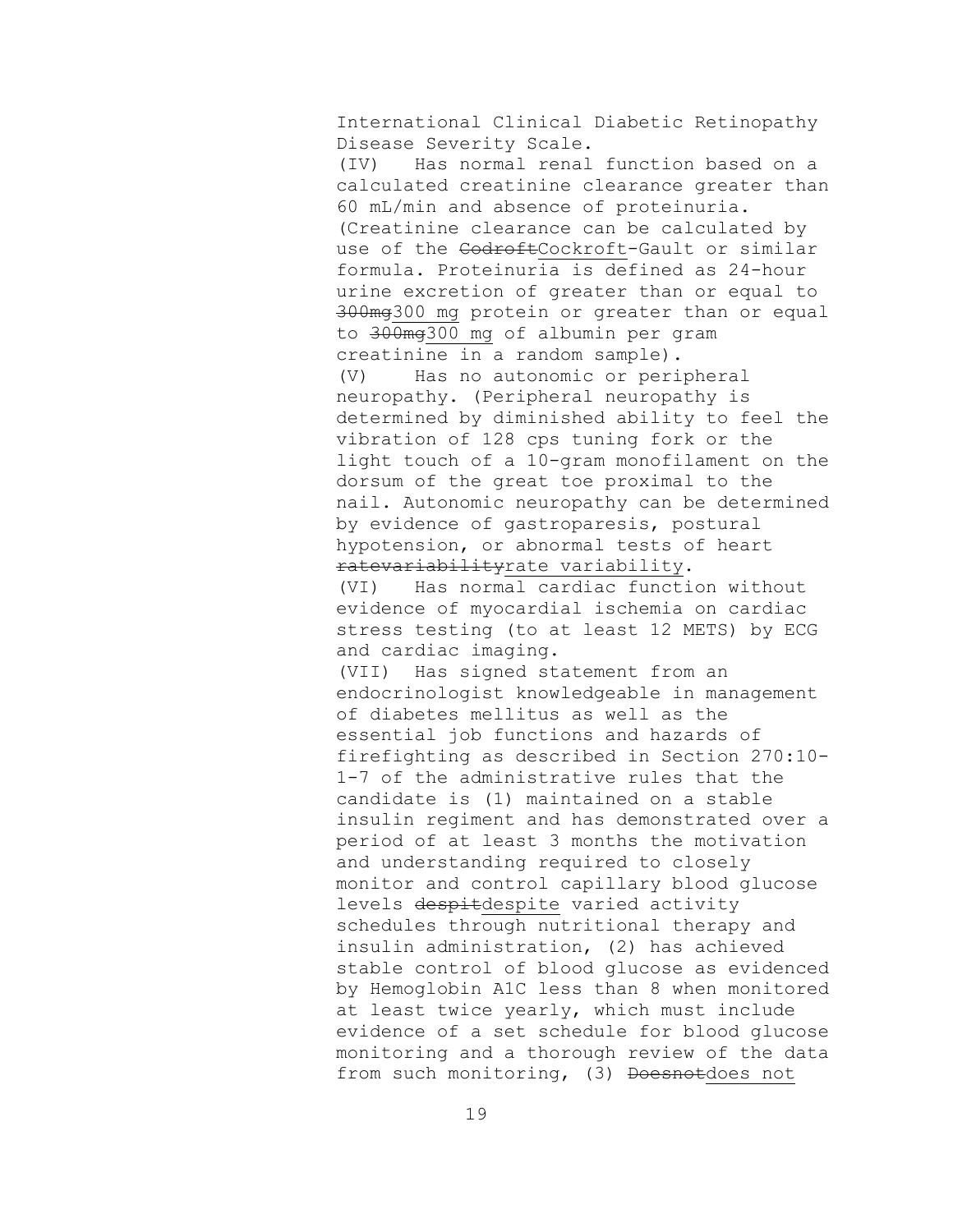have an increased risk of hypoglycemia due to alcohol use or other predisposing factors, (4) has had no episodes of severe hypoglycemia (defined as requiring assistance of another) in the preceding 1 year with no more than one episode of severe hypoglycemia in the preceding 5 years, and (5) is certified not to have a medical contraindication to firefighting training and operations.

(iii) Any endocrine  $\theta$ for metabolic condition that results in a person not being able to safely perform job functions.

(B) Category B medical conditions shall include the following:

(i) Diseases of the adrenal gland, pituitary gland, parathyroid gland, or thyroid gland of clinical significance.

(ii) Nutritional deficiency diseases or other metabolic disorder.

(iii) Diabetes mellitus, not on insulin therapy, but controlled by diet, exercise, and/or hypoglycemic agents unless all of the following are met:

> (I) Has achieved a stable blood glucose as evidenced by Hemoglobin A1C level less than 8 during the prior 3 month3-month period.

(II) If on oral hypoglycemic agents, has had no episodes of severe hypoglycemia (defined as requiring assistance of another) in the preceding year.

(III) Has dilated retinal exam by a qualified ophthalmologist or optometrist that shows no higher grade of diabetic retinopathy than microaneurysms, as indicated on the International Clinical Diabetic Retinopathy Disease Severity Scale. (IV) Has normal renal function based on a calculated creatinine clearance greater than 60mL60 mL/min and absence of proteinuria. (Creatinine clearance can be calculated by use of the Cockroft-Gault or similar formula. Proteinuria is defined as 24-hour urine excretion of greater than or equal to 300mg300 mg protein or greater than or equal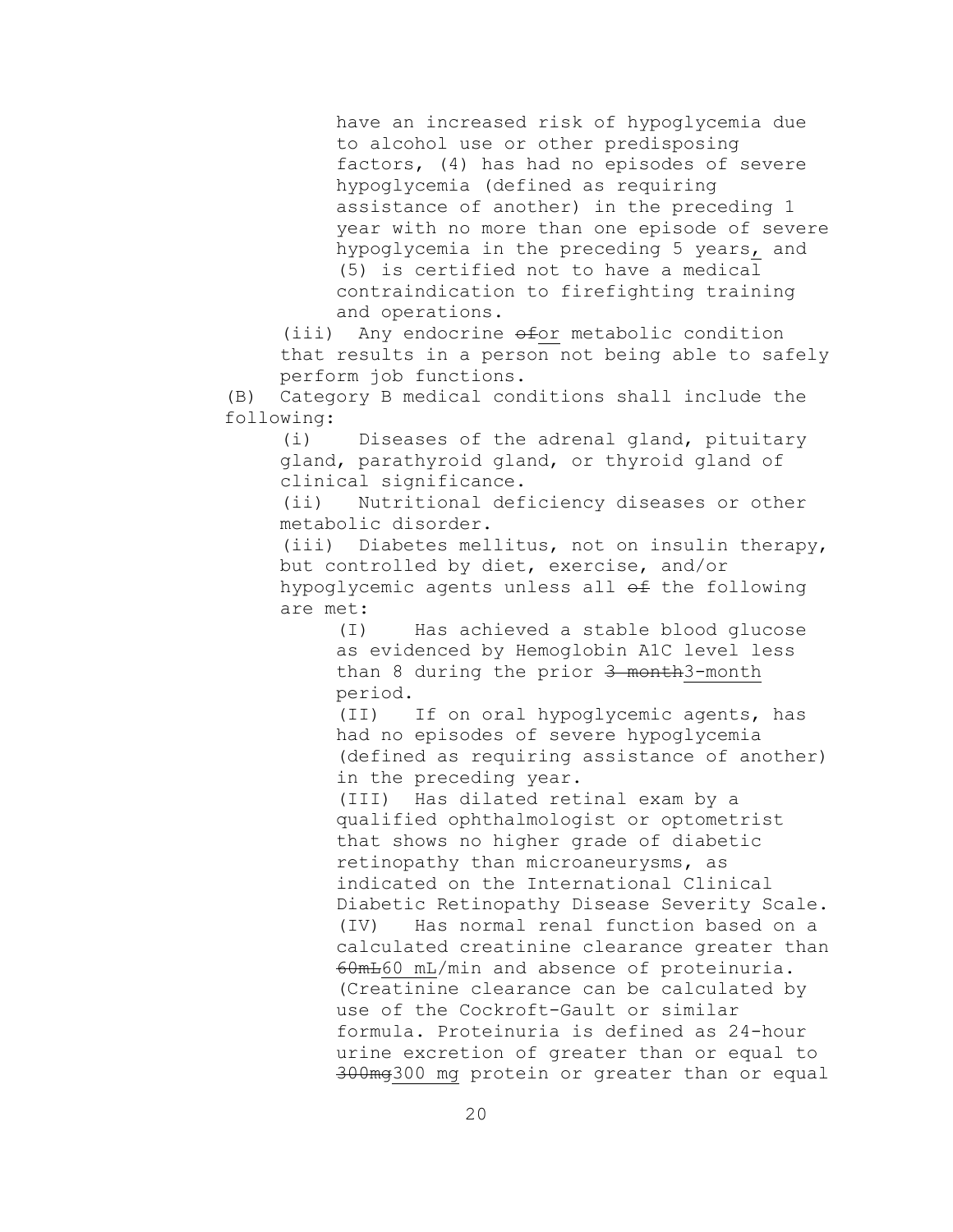to 300mg300 mg of albumin per gram of creatinine isin a random sample). (V) Has no autonomic or peripheral neuropathy.  $\{Peripheral$  neuropathy is determined by diminished ability to feel the vibration of a 128 cps tuning fork or the light touch of a 10-gram monofilament on the dorsum of the great toe proximal to the nail. Autonomic neuropathy can be determined by evidence of gastroparesis, postural hypotension, or abnormal tests of heart rate variability.

(VI) Normal cardiac function without evidence of myocardial ischemia on cardiac stress testing (to at least 12 METS) by ECG and cardiac imaging.

(iv) Any other endocrine or metabolic condition that may result in a person not being able to safely perform essential job functions.

(19)(20) Systemic diseases and miscellaneous conditions. (A) Category A medical conditions shall include the

following:

(i) Any systemic condition that results in a person not being able to safely perform essential job functions.

(ii) Reserved.

(B) Category B medical conditions shall include the following:

(i) Connective tissue disease, such as dermatomyositis, systemic lupus erythematosus, scleroderma, and rheumatoid arthritis.

(ii) History of thermal, chemical, or electrical burn injury with residual functional deficit.

(iii) Documented evidence of a predisposition to, or history of, heat stressillness with recurrent episodes or resulting injury, rhabdomyolysis, metabolic acidosis, or exertionrelated incapacitation.

(iv) Any other systemic condition that may result in a person not being able to safely perform essential job functions.

(20)(21) Tumors and malignant diseases.

(A) Category A medical conditions shall include the following: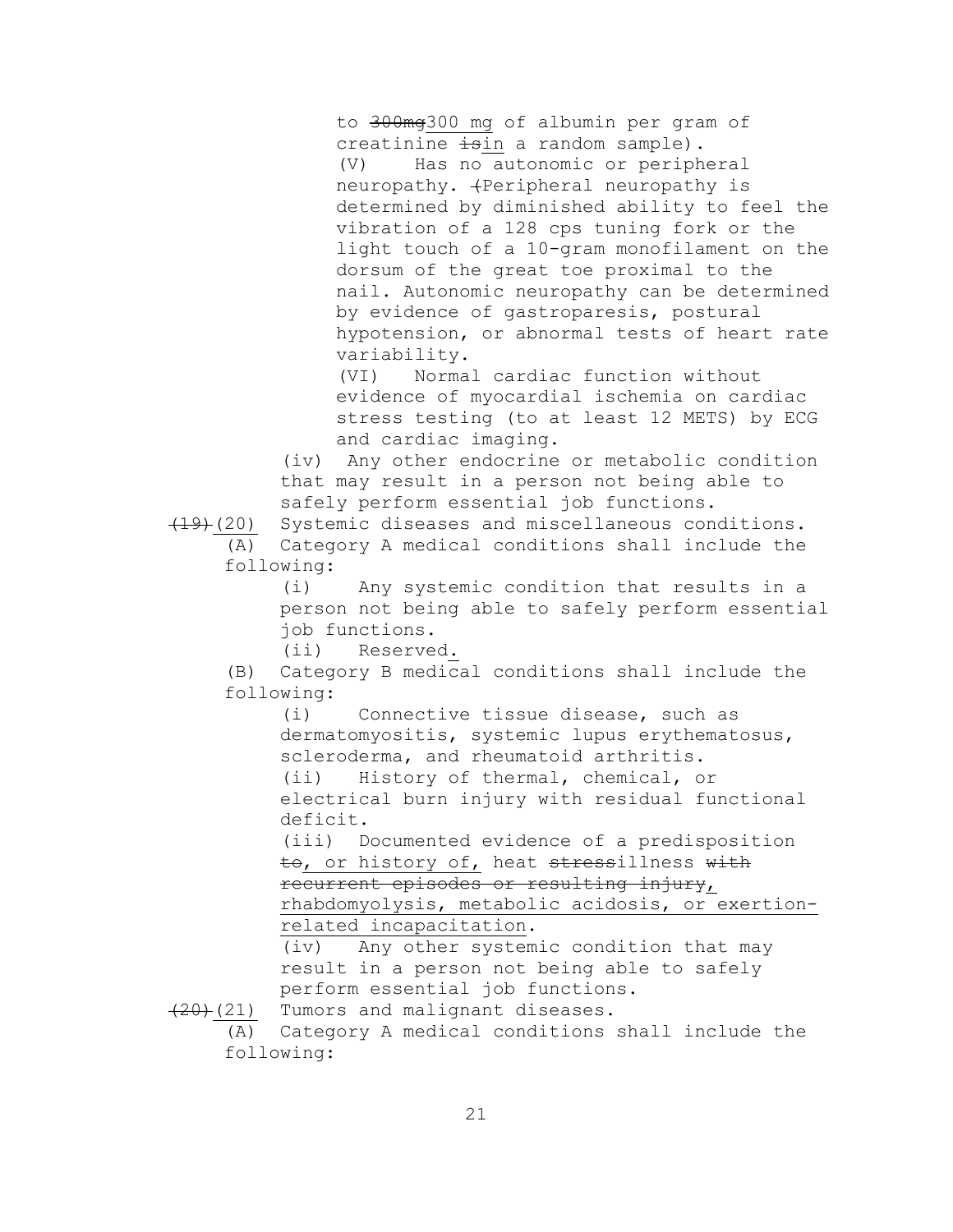(i) Malignant disease that is newly diagnosed, untreated, or currently being treated. (ii) Any tumor or similar condition that

results in a person not being able to safely perform essential job functions.

(B) Category B medical conditions shall include the following:

(i) Benign tumors.

(ii) History of CNS tumor or malignancy.

(iii) History of head and neck malignancy.

(iv) History of lung cancer.

(v) History of GI or GU malignancy.

(vi) History of bone or soft tissue tumors or malignancies.

(vii) History of hematological malignancy. (viii) Any tumor or similar condition that may result in a person not being able to safely perform essential job functions.

(21)(22) Psychiatric conditions.

(A) Category A medical conditions shall include the following:

> (i) Any psychiatric condition or substance abuse problem, or a history of either, if, after a current evaluation by a psychiatrist, it is determined that results in a person not beingthe candidate is not able to safely perform the essential job functions.

(ii) Reserved

(B) Category B medical conditions shall include the following:

(i) A history ofAny psychiatric condition or substance abuse problem $\text{-}$ , or history of either, if, after a current evaluation by a psychiatrist, it is determined that the candidate is able to safely perform the essential job functions. (ii) Requirement for medicationsA requirement for any medication that increaseincreases an individual's risk of heat stress<sub>7</sub> or other interferenceotherwise interferes with the ability to safely perform essential job functions. (iii) Any other psychiatric conditions that may result in a person not being able to safely perform essential job functions.

 $(22)$  (23) Chemicals, drugs, and medications. (A) Category A medical conditions shall include the following: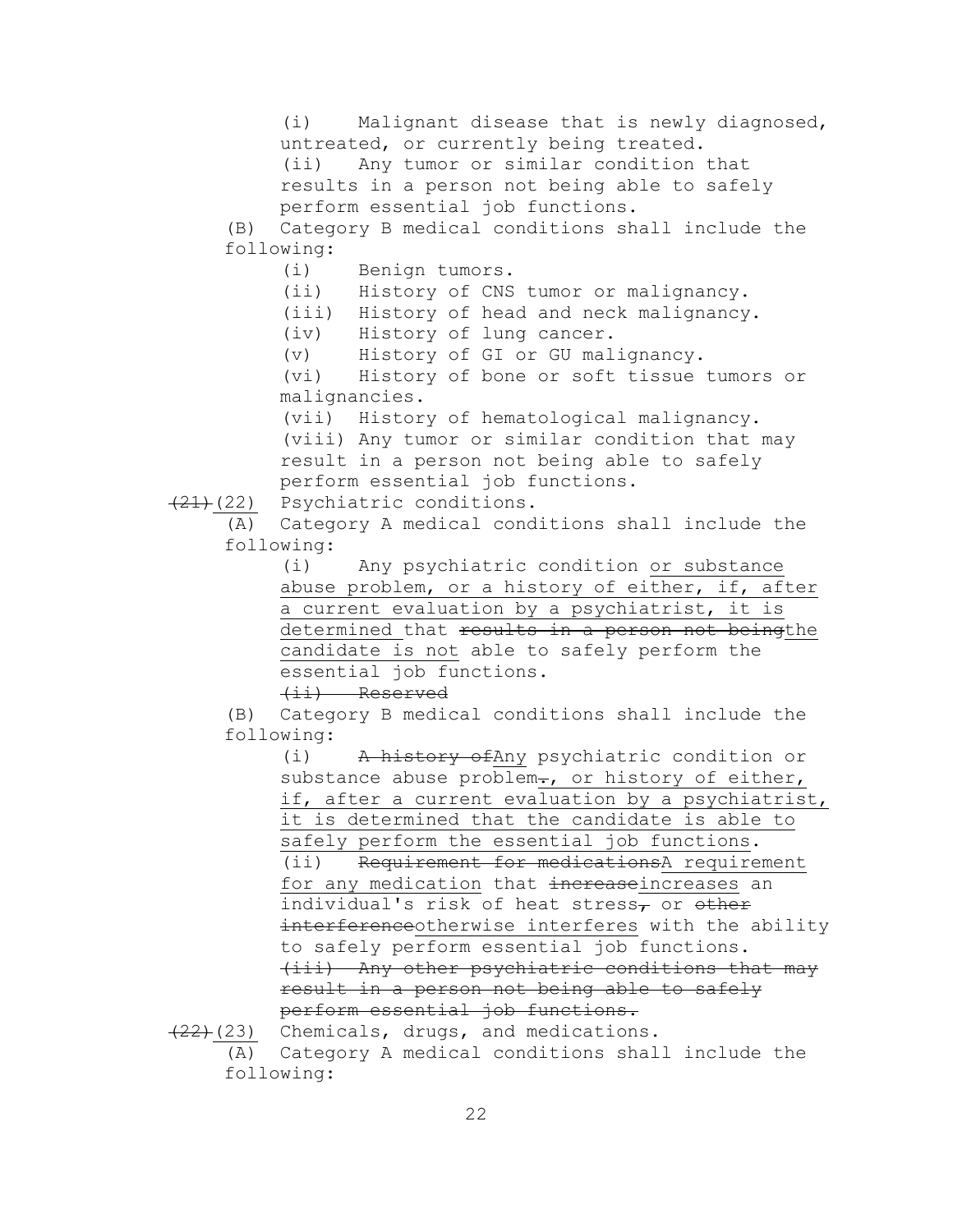(i) NarcoticsUse of narcotics, including methadone.

(ii) SedativeUse of sedative-hypnotics.

(iii) DrugsUse of drugs that prolong Prothrombin Time, Partial Thromboplastin Timethe prothrombin time, partial thromboplastin time or INR.

(iv) BetaUse of beta-adrenergic blocking agents, high dose diuretics, or central Actingacting antihypertensive agents (e.g., clonidine).

(v) RespiratoryUse of respiratory medications: Inhaled, such as inhaled bronchodilators, inhaled leukotrienereceptorcorticosteroids, systemic corticosteroids, theophylline, or leukotriene receptor blockers/antagonists- (e.g., montelukast).

(vi) AnyUse of any chemical, drug, or medicationsmedication that results in a person not being able to safely perform essential job functions.

(vii) Evidence of illegal drug use detected through testing, conducted in accordance with the Substance Abuse and Mental Health Service Administration (SAMHSA), shall be a Category A medical condition.

(viii) Evidence of clinical intoxication or measured blood alcohol level that exceeds the legal definition of intoxication according to the AHJ at the time of medical evaluation-shall be a Category A medical condition.

(ix) HighUse of high dose corticosteroids for chronic disease.

(x) AnabolieUse of anabolic steroids. (B) Category B medical conditions shall include the following:

(i) CardiovascularUse of cardiovascular agents.

(ii) SimulantsUse of Stimulants.

(iii) PsychiatricUse of psychiatric medications.

(iv) OtherUse of other than high-dose systemic

corticosteroids.

(v) AntihistaminesUse of antihistamines.

(vi) MuscleUse of muscle relaxants.

(vii) Use of leukotriene receptor antagonists (e.g., montelukast) to treat allergies that do not affect the lower respiratory system.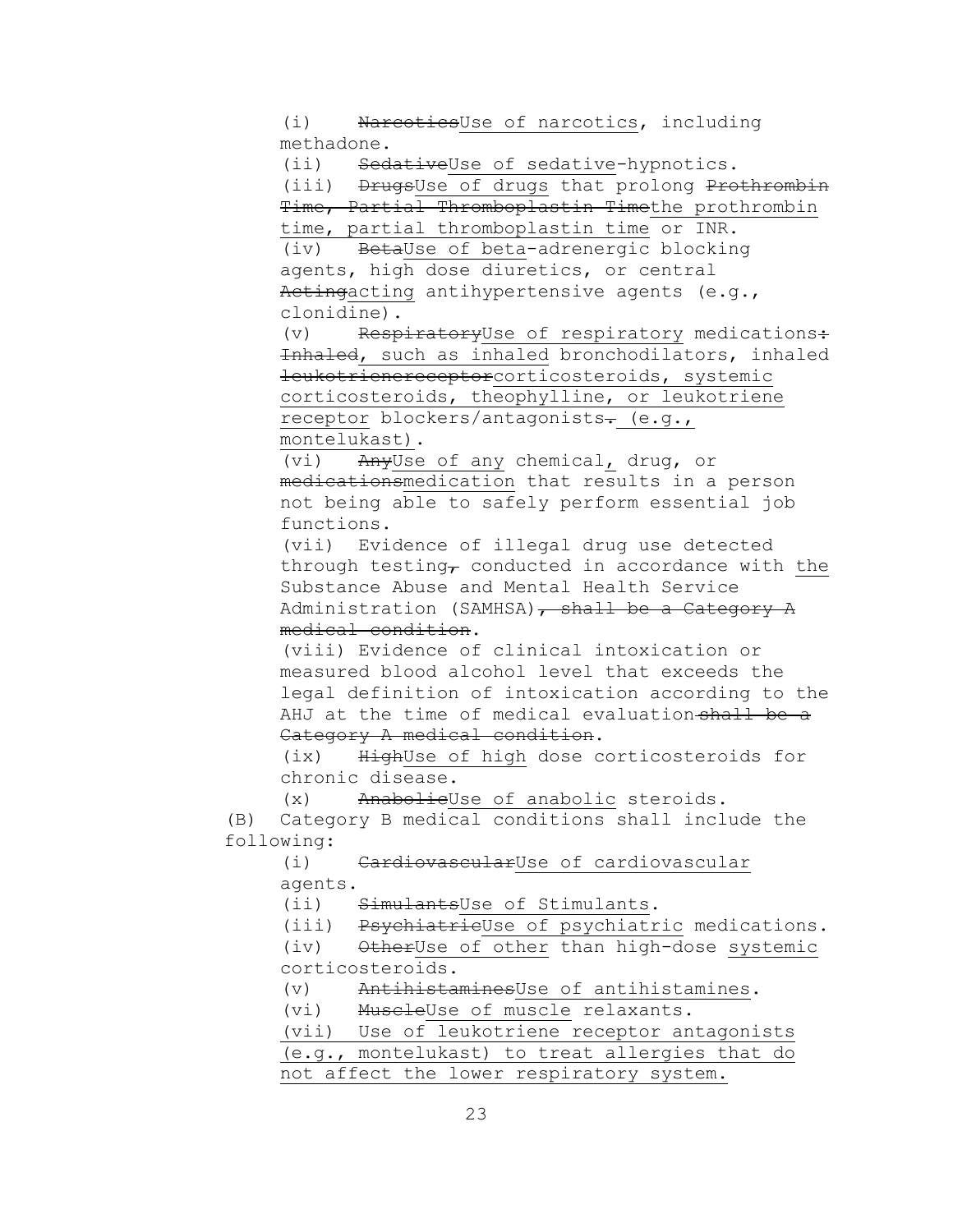(vii)(viii) AnyUse of any other chemical, drug, or medication that results in a person not being able to safely perform essential job functions.

## **270:10-1-6. Physical performance/agility test**

(a) Any person being considered as a candidate for a position of a paid firefighter shall, pursuant to title 11 O.S. §49-116, complete and pass a minimum physical performance/agility test (an "Agility Test") based upon the following standards established by the State Board. The requirements for the test may be incorporated into an objective evaluation as to An Agility Test evaluates whether a candidate can perform the essential job functions of a firefighter as described in Section  $270:10-1-7$  of these rules., if equivalent to the requirements listed in subsection (c) of this section and with prior approval by the State Board of the performance test. The results of a completed and verified Agility Test shall be submitted to the pension office with the application for membership and will become part of the candidate's pension records.

(b) The candidate shall sign a waiver and release on a form acceptable to the State Board that releases the State Board of any and all liability from injuries incurred as result of theattempting or completing an physical performance/agility testAgility Test.

(c) There shall be a minimum of six functions that shall be verified when the candidate is tested. The physical performance/agility test shall be part of the candidate's pension records.In order to evaluate the candidate's ability to perform the essential job functions of a firefighter as described in Section 270:10-1-7 of these rules, and pursuant to title 11 O.S. 49-116, the State Board requires that each candidate successfully complete either one of the two following Agility Tests no more than twelve (12) months before the actual hire date of the candidate:

(1) A Candidate Physical Ability Test (CPAT) from a jurisdiction licensed by the International Association of Firefighters (IAFF) or;

(2) A test consisting of the following six functions performed sequentially:

 $(1)$  (A) The candidate shall complete oneOne of the following:

| $\overline{(+)}$ $(i)$ |                                 |  | Run 1 1/2 miles within 13 minutes.           |
|------------------------|---------------------------------|--|----------------------------------------------|
| <del>(B)</del> (ii)    | Walk 3 miles within 38 minutes. |  |                                              |
|                        |                                 |  | (C) (iii) Bicycle 4 miles within 12 minutes. |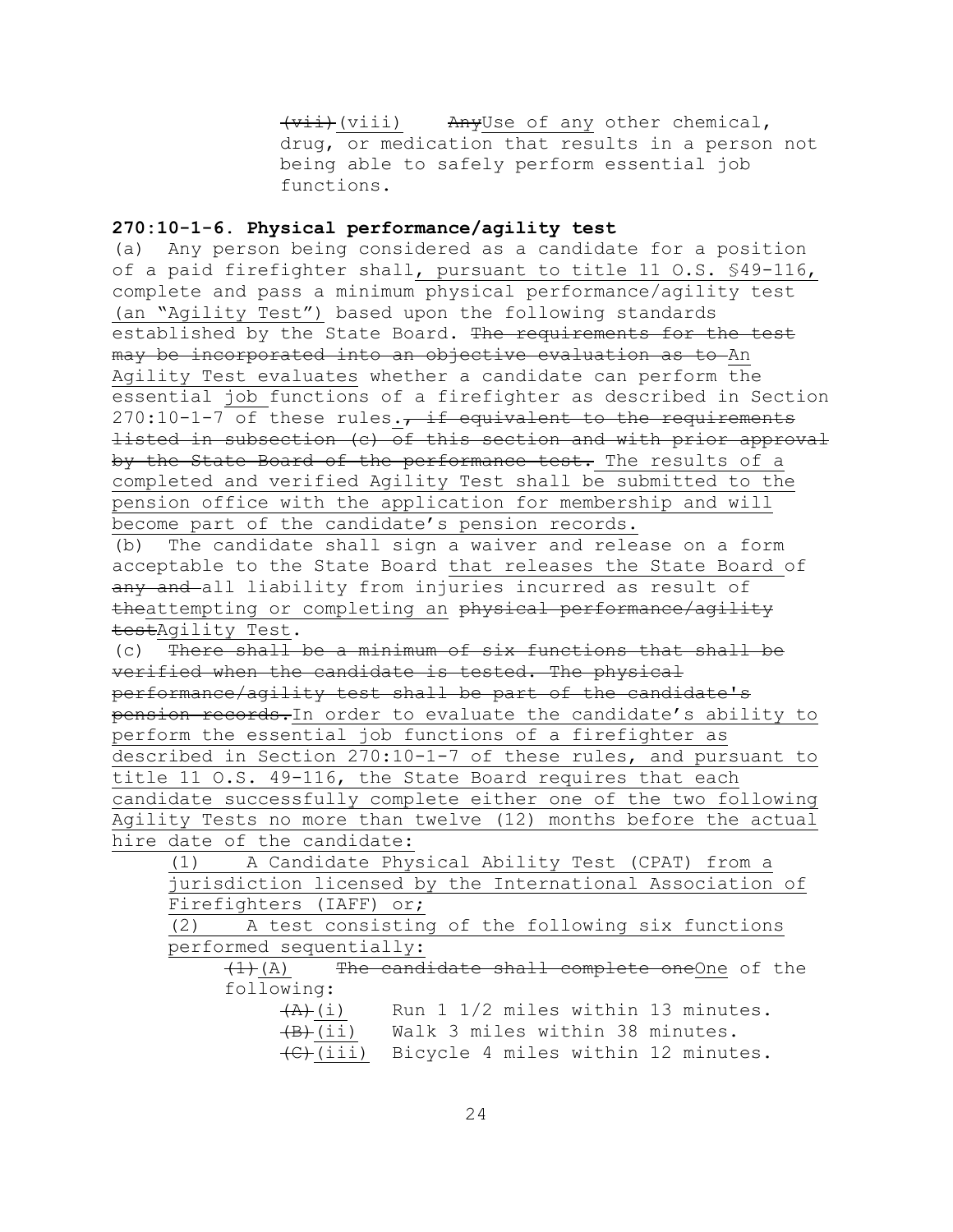$(D)$  (iv) Swim 500 yards within 8 minutes and 20 seconds.

 $\overline{E}(v)$  Run in place 75 steps per minute for 15 minutes.

 $(F+(vi))$  Run on motorized horizontal treadmill at 10 miles per hour for 6 minutes.

 $\left($ G $\right)$ (vii) Climb stairs consisting of 10 steps at 9 round trips per minute for 9 minutes.

 $(2)$ (B) The candidate shall perform 35 bent-knee sit-ups within 2 minutes.

(3)(C) The candidate shall complete oneOne of the following:

 $\overline{(A)}$ (i) Flexed arm hang-minimum time: 8 seconds (palms away).

(B)(ii) Pull-ups minimum: 7 (palms away). (C)(iii) Push-ups (standard)-minimum: 25.

 $(4)$  (D) The candidate, givenWalk the length of a beam (secured to a level floor and measuring 20 ft. ( $6m6$  m) long by 3 to 4 in. (76 to  $\frac{102mm102}{mm}$  mm) wide) $\tau$ and given while carrying a length of fire hose weighing at least  $20\pm 0.4$  (9 kg.) 20 lbs. (9 kg), shall walk the length of the beam, carrying the length of hose, without falling off, or stepping off, the beam.  $(5)$  (E) The candidate, givenLift a weight of  $125$  lb. (57 kg.)125 lbs. (57 kg) shall lift the weight from the floor and carry the weightit 100 ft.  $(30.5$ m) without stopping.

(6)(F) The candidate, startingStarting from an erect position with feet apart, the distance closely approximately shoulder width, shall apart, move a 15 lb. (7 kg-) weight in the following manner: bend over, grasp the weight with both hands while it is at a point on the floor between the feet, and-lift the eightweight to waist level, then place the weight on the floor approximately 12 in. (305 mm) outside the left foot, and without letting go, raise the weight to waist level and touch it to the floor about 12 in. (305 mm) outside the right foot. The weight shall then be moved alternately in this fashion from outside the left foot, to waist level, to outside the right; right waist level to left foot; repeating until itthe weight has been moved 7 times in each direction with the total horizontal distance of travel being at least 21 in. (610533 mm) more than the space between the feet for each of the 14 moves. This shall be done, with the entire task completed in less than 35 seconds.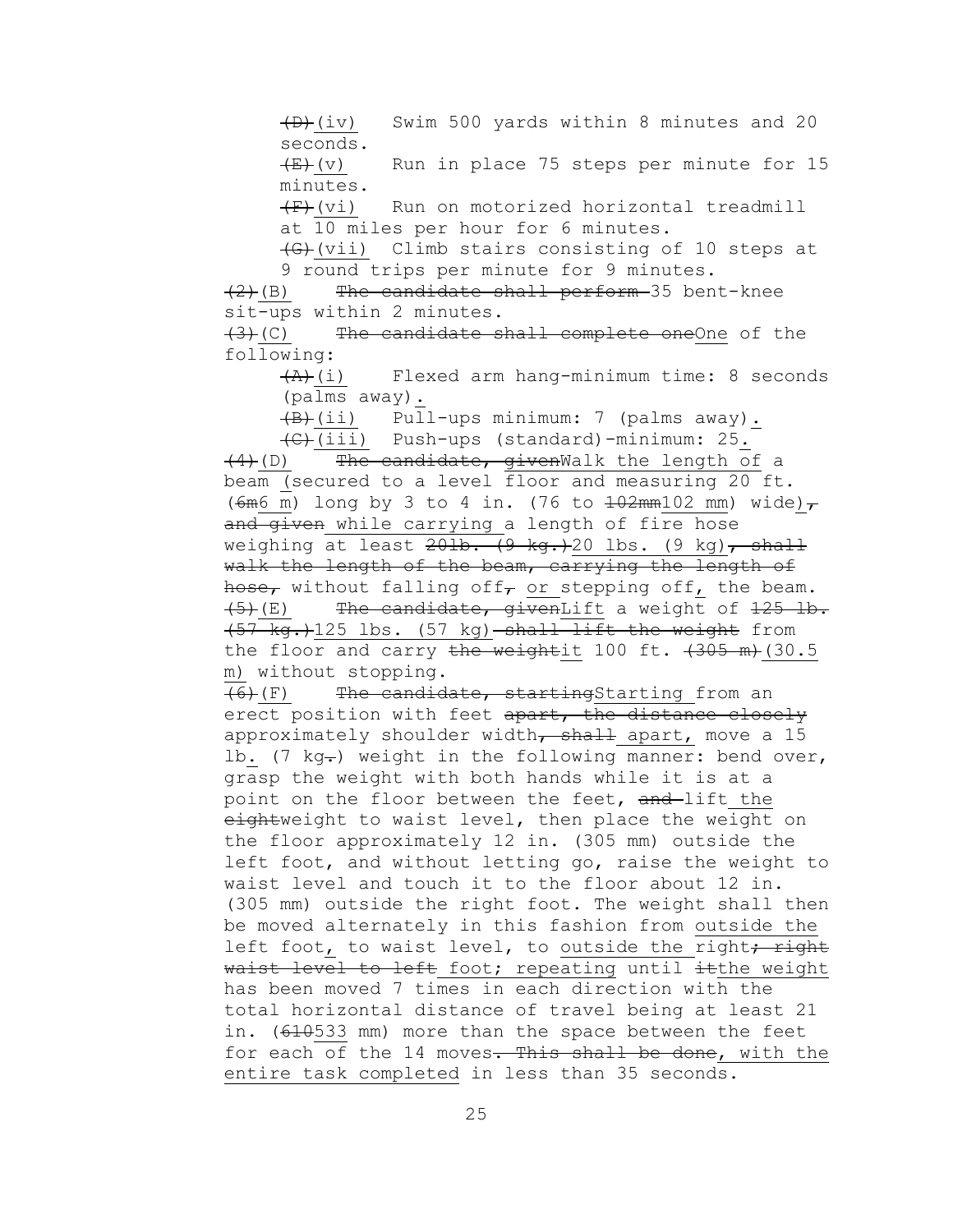## **270:10-1-7. Description of essential functions of all eligible firefighters**

(a) To be eligible for entrance into the System as a paid firefighter, a candidate must meet minimum medical, physical performance, and agility requirements whichthat reflect the ability of the candidate to perform the essential job functions of fire suppression, prevention and life safety as set forth in title 11 O.S. §49 100.1, et seq. Specifically, title 11 O.S. §49-116 requires the certification of the candidate's ability to perform the essential job functions of all eligible firefighters, as listed in subsection (b) of this section, in both of the following ways:

(1) The successful completion of a pre-employment physical performance/agility test as directed in Section 270:10-1-6 of these rules, and

(2) The successful completion of a physical examination as performed, or reviewed by, the doctor, selected by the State Board, who certifies that such physical examination was performed pursuant to Section 270:10-1-5 of these rules.

(b) The essential job functions of all eligible firefighters reflect the physical, physiological, intellectual, psychological demands of the occupation including, but not limited to,

(1) Performing firefighting functionstasks (e.g., hoseline operations, extensive crawling, lifting and carrying heavy objects, ventilating roofs or walls using power or hand tools, and forcible entry), rescue operations, and other emergency response actions under stressful conditions while wearing personal protective ensembles ("PPE") and selfcontained breathing apparatus ("SCBA"), including working in extremely hot or cold environments for prolonged periods of time.

(2) Wearing an SCBA, which includes a demand valve-type positive pressure facepiece or HEPA filter masksmask, and which requires the ability to tolerate increased respiratory workloads.

(3) Exposure to toxic fumes, irritants, particulates, biological (infectious) and nonbiologicial hazards, and/or heated gases, despite the use of PPE including SCBA. (4) Climbing 6 or more flights of stairs while wearing fire protective ensemblePPE, including SCBA, weighing at least 50  $\pm$ bpounds or more and carrying equipment $\neq$  and tools weighing an additional 20 to 40 Hbpounds.

(5) Wearing fire protective ensemblePPE, including SCBA, that is encapsulating and insulating. insulated, and which